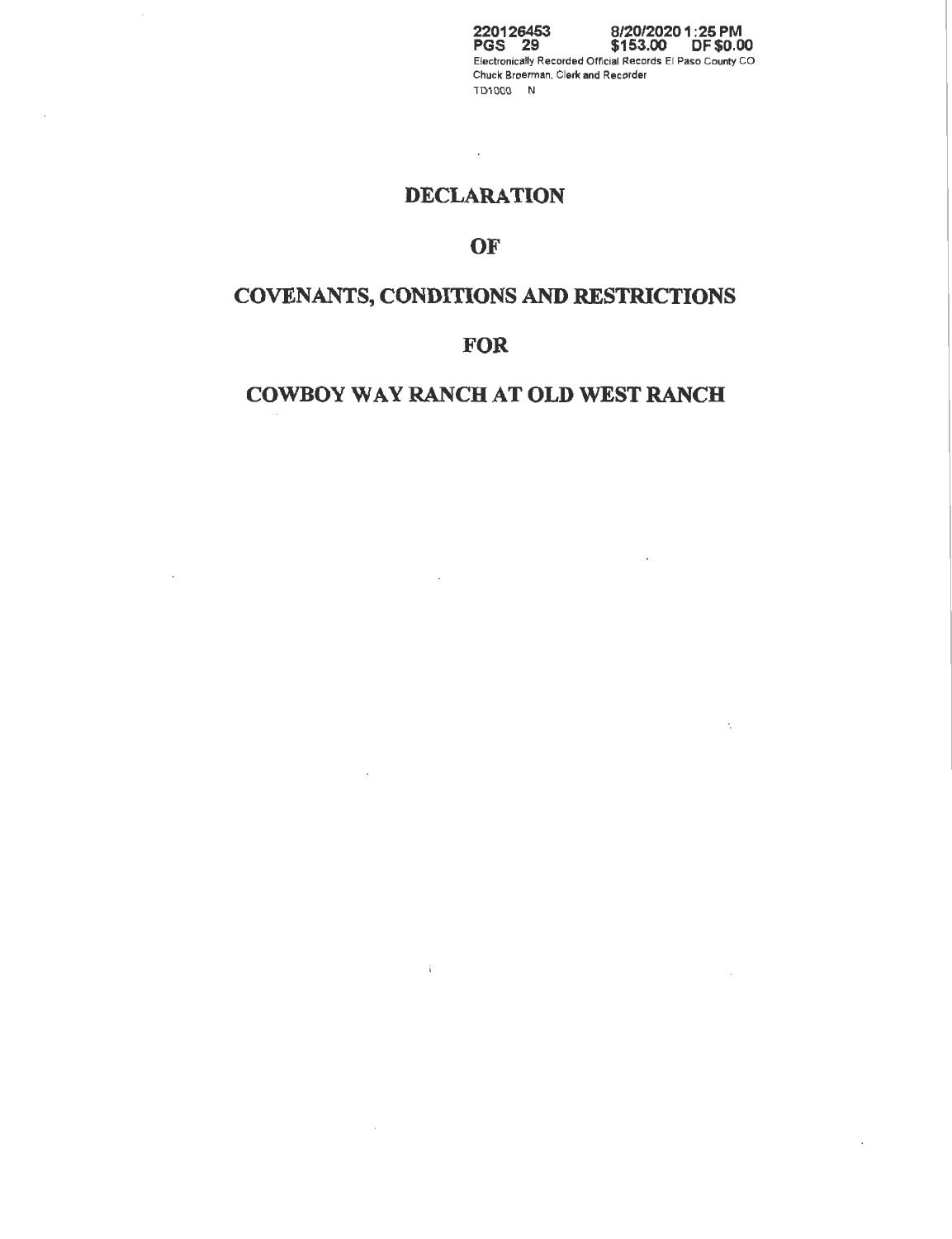## **TABLE OF CONTENTS**

| ARTICLE 2. ARCHITECTURAL AND CONSTRUCTION STANDARDS 3             |  |
|-------------------------------------------------------------------|--|
|                                                                   |  |
|                                                                   |  |
|                                                                   |  |
|                                                                   |  |
|                                                                   |  |
|                                                                   |  |
|                                                                   |  |
|                                                                   |  |
|                                                                   |  |
|                                                                   |  |
|                                                                   |  |
|                                                                   |  |
|                                                                   |  |
| ARTICLE 3. COVENANTS TO PRESERVE THE CHARACTER OF THE COMMUNITY 5 |  |
|                                                                   |  |
|                                                                   |  |
|                                                                   |  |
|                                                                   |  |
|                                                                   |  |
|                                                                   |  |
|                                                                   |  |
|                                                                   |  |
|                                                                   |  |
|                                                                   |  |
|                                                                   |  |
|                                                                   |  |
|                                                                   |  |
|                                                                   |  |
|                                                                   |  |
|                                                                   |  |
|                                                                   |  |
|                                                                   |  |
|                                                                   |  |
|                                                                   |  |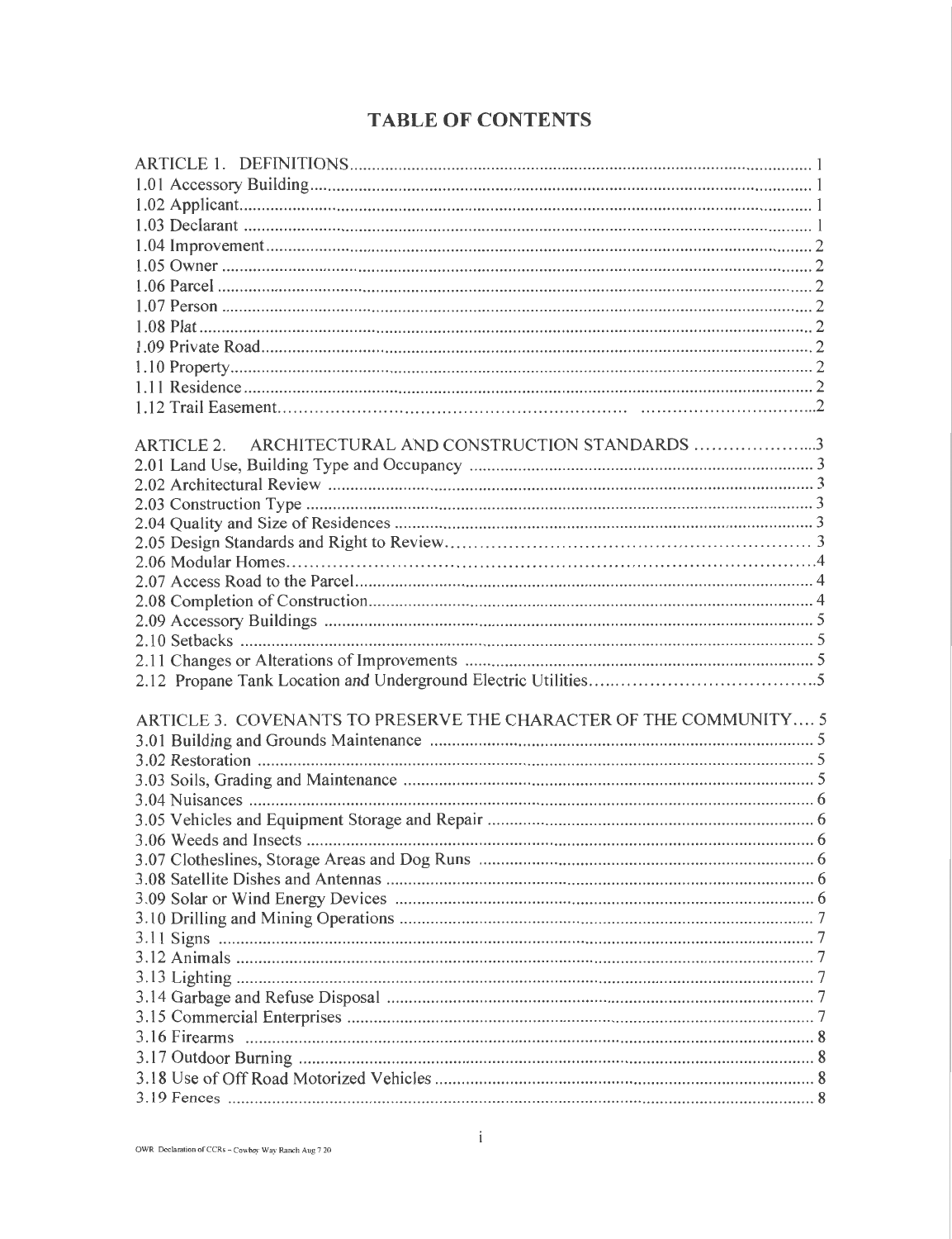| 3.28 Owners' Fair Share Contribution of Maintenance and Repair Expenses  11 |
|-----------------------------------------------------------------------------|
|                                                                             |
|                                                                             |
|                                                                             |
|                                                                             |
|                                                                             |
|                                                                             |
|                                                                             |
|                                                                             |
|                                                                             |
|                                                                             |
|                                                                             |
|                                                                             |
|                                                                             |
|                                                                             |
|                                                                             |
|                                                                             |
|                                                                             |
|                                                                             |
|                                                                             |
|                                                                             |
|                                                                             |
|                                                                             |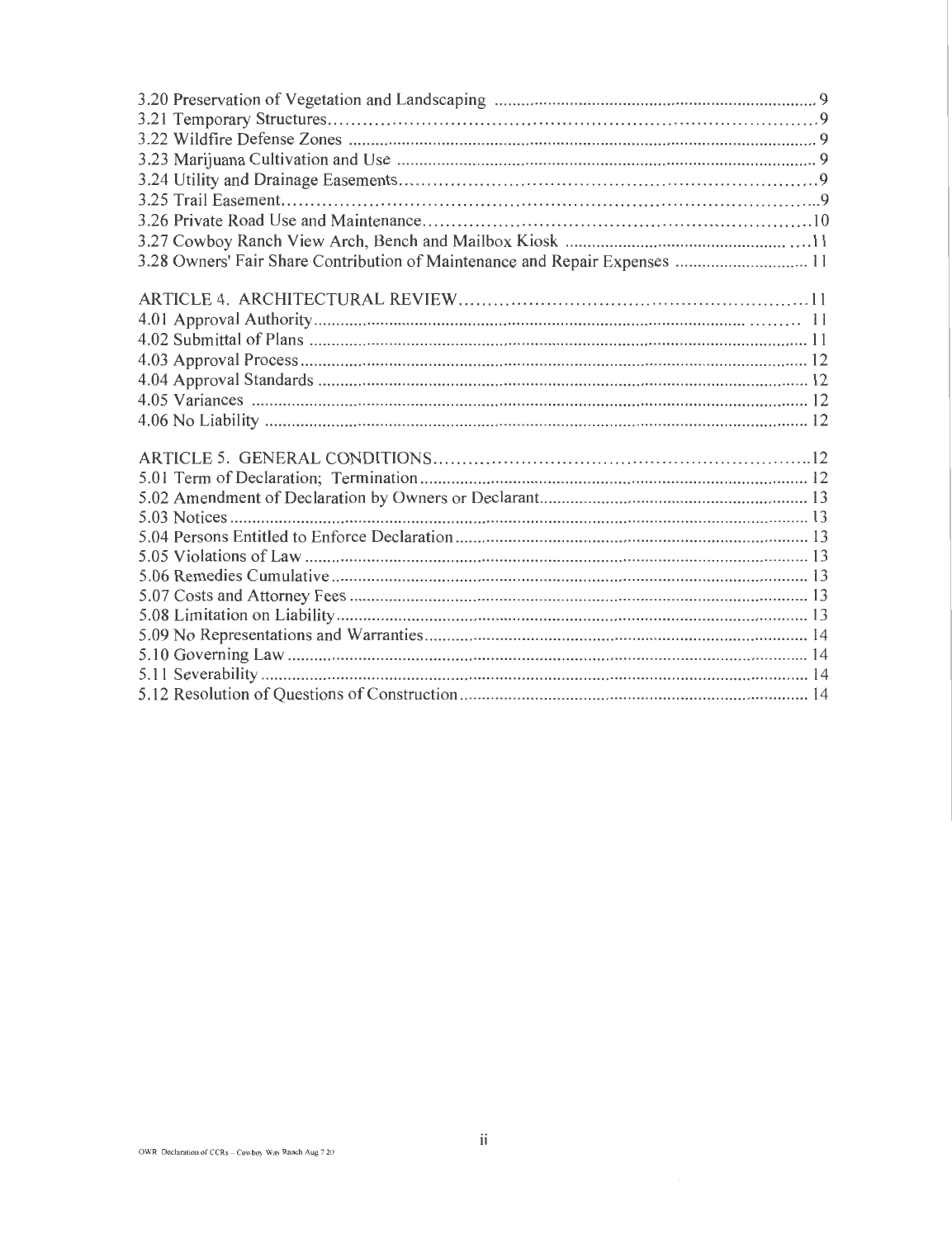## DECLARATION OF COVENANTS, CONDITIONS AND RESTRICTIONS FOR COWBOY WAY RANCH AT OLD WEST RANCH

THIS DECLARATION OF COVENANTS, CONDITIONS AND RESTRICTIONS ("Declaration"), is made this 20th day of August, 2020 by Old West Ranch CO Partners, LLC, a Colorado limited liability company ("Declarant").

## BACKGROUND AND PURPOSE

A. Declarant is the owner in fee simple of certain real property (the "Property") in El Paso County, State of Colorado, legally described in the attached Exhibit A and incorporated by this reference (the "Property").

B. The Property has been divided into twenty one (21) separate parcels of land of approximately 35 acres each (the "Parcels"), and Declarant desires to place protective covenants, conditions, easements and restrictions on the Property in order to establish, protect and maintain the quality residential environment, character, values and amenities of the Property.

#### **DECLARATION**

Declarant, for itself and its grantees, successors and assigns, imposes and establishes upon the Property, and all of the Property shall be subject in the future to all of the following restrictions, covenants, easements and conditions, all of which shall be deemed to run with the land and shall inure to the benefit of and be binding upon Declarant, its grantees, successors and assigns, and all parties having or acquiring any right, title or interest in or to all or part of the Property.

Declarant shall have, retain and reserve certain rights as set forth in this Declaration with respect to the Property for so long as Declarant or an affiliate of Declarant owns an interest in real property within the approximate 2,846-acre development known as Old West Ranch ("Declarant's Interest"). Declarant's rights shall be deemed excepted and reserved in each conveyance by Declarant.

## ARTICLE 1 DEFINITIONS

The following words and phrases, when used in this Declaration, shall have the meanings specified in this Article 1.

1.01 "Accessory Building" shall mean any detached garage, guest house, building, barn, or structure used for storage, or used for any other purpose that is located on a Parcel.

1.02 "Applicant" shall mean any Person, other than Declarant, desiring to build, erect or install any Improvement on a Parcel or on any portion of the Property who submits plans for the Improvement to Declarant.

1.03 "Declarant" shall mean Old West Ranch CO Partners, LLC, a Colorado limited liability company. A Person shall be deemed a successor or assign of Declarant only if specifically designated in a recorded instrument as a successor or assign of Declarant under this Declaration, and only as to the particular rights or interests of Declarant under this Declaration that are specifically designated in the recorded instrument. Notwithstanding the foregoing, a successor to Old West Ranch CO Partners, LLC, by consolidation or merger shall automatically be deemed a successor or assign of Old West Ranch CO Partners, LLC, as Declarant under this Declaration without the requirement of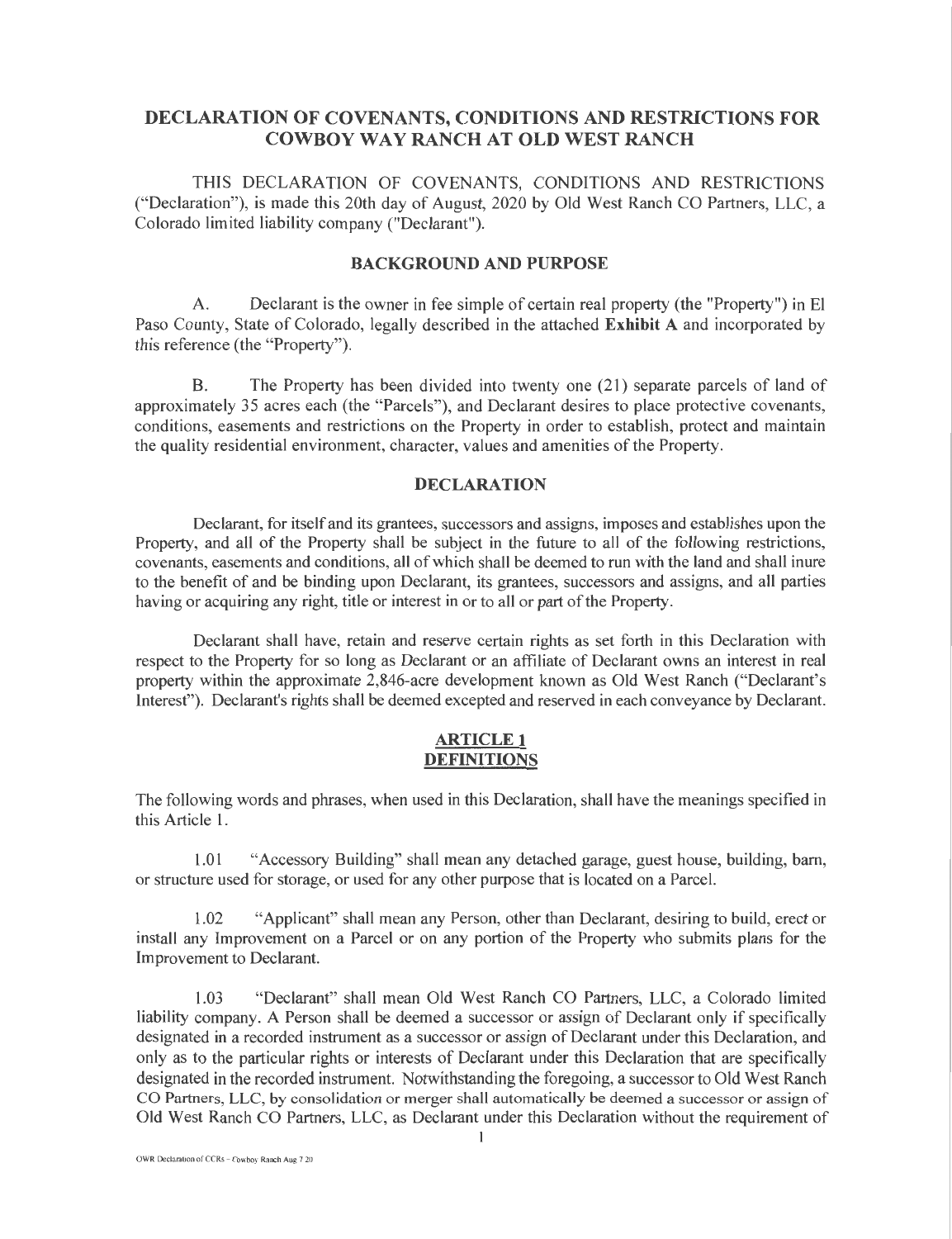recording an instrument. Declarant may terminate its rights under this Declaration by recording a written termination of Declarant rights in the records of El Paso County, Colorado.

1.04 "Improvement" shall mean anything that alters the previously existing exterior appearance of any Parcel within the Property, including but not limited to Residences, buildings, barns, sheds, outbuildings, patios, swimming pools, garages, doghouses, mailboxes, aerials, antennas, roads, driveways, parking areas, fences, screening walls, retaining walls, stairs, decks, landscaping, hedges, windbreaks, plantings, planted trees and shrubs, poles, flagpoles, signs, exterior air conditioning units, and poles, tanks, pipes, lines, meters, towers and other facilities used in connection with water, septic, gas, electric, telephone, radio, television (including cable or satellite systems), or other utilities.

1.05 "Owner" or "Parcel Owner" shall mean the record titleholder, whether one or more Persons, of fee simple title to a Parcel.

1.06 "Parcel" shall mean a parcel of land within the Property that has been conveyed by Declarant to a third party and/or has been designated as a Parcel in the Plat, or is an identified parcel of unplatted land with a separate tax schedule number, together with all appurtenances and Improvements associated with the parcel of land, now existing or subsequently created.

1.07 \_ "Person" shall mean a natural individual, trust or legal entity.

1.08 "Plat" shall mean the Land Survey Plat for Cowboy Ranch, deposited on August 20, 2020 in the records of the El Paso County, Coiorado Clerk and Recorder under Deposit No. 220900135 (the "Plat"). The portion of the Plat showing the Property is attached as Exhibit B to this Declaration.

1.09 "Private Road" shall mean the 60-foot wide access, trail, utility and drainage easement, being 30 feet in width along the front property line of all of the Parcels adjacent to the 60 foot wide easement, as shown on the Plat. The access roadway within the 60-foot wide easement is known as "Cowboy Ranch View." The Private Road is not for public use and is for the exclusive benefit of Owners, their family members, tenants, licensees and invitees and with respect to public utilities installed within the easement, the utilities providers. All Owners have the responsibility for maintenance of the Private Road in accordance with Section 3.26.

1.10 "Property" shall mean the real property described on the attached Exhibit A.

1.11 "Residence" shall mean an Improvement on a Parcel that is intended or used for residential occupancy.

1.12 "Trail Easement" shall mean and refer to: (i) an area being 15 feet in width along the interior perimeter of Parcels adjacent to the Private Road, as shown on the Plat; (ii) an area 30 feet in width along the perimeter of Parcels along the outer property line of the Property, described on the Plat as the 30' Trail, Drainage & Public Utility Easement; and (iii) except for the common boundary between Parcels CW-4 and CW-5, an area being 15 feet in width on either side of the common boundaries between the Parcels, as shown on the Plat. The Trail Easement is not for public use and is for the exclusive benefit of Owners, their family members, tenants, licensees and invitees and with respect to public utilities installed within the easement, the utilities providers. All Owners have the responsibility for maintenance of their portion of the Trail Easement in accordance with Section 3.25.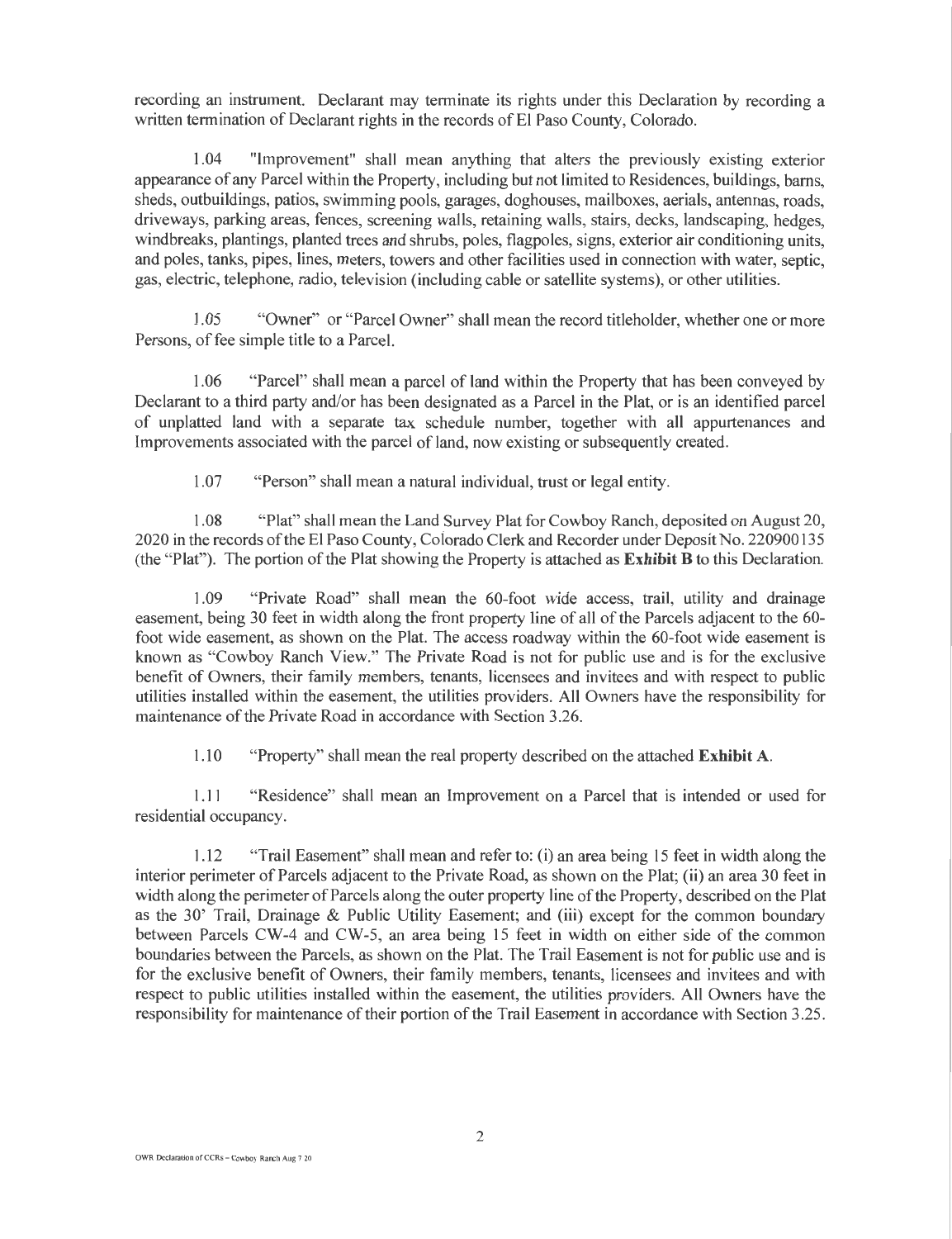## **ARTICLE 2** ARCHITECTURAL AND CONSTRUCTION STANDARDS

2.01 Land Use, Building Type and Occupancy. All of the Property shall be used for single-family residential purposes only. No more than one Residence may be permitted on any Parcel, except that a second dwelling unit shall be allowed, subject to El Paso County ordinances and regulations. No Parcel may be subdivided or further divided. Garages shall be used only for the storage of motor vehicles and accessories, and shall not be converted to living space.

2.02 Architectural Review. No Improvement shall be commenced, erected, placed or maintained on any Parcel without the prior approval of Declarant as provided in Article 4 for so long as Declarant's Interest exists. After Declarant's Interest no longer exists, any violation of the architectural and design provisions of this Declaration may be enforced against the Person in violation pursuant to Section 5.04.

2.03 Construction Type. All construction shall be new. No mobile home or manufactured home may be placed on a Parcel. No building previously used at another location, nor any building or Improvement originally constructed as a mobile dwelling may be moved onto a Parcel, except for temporary construction storage purposes (and not for a temporary residence) for a period not to exceed twelve (12) months.

2.04 Quality and Size of Residences. It is the intention and purpose ofthis Declaration to assure that all Residences contain a high quality of workmanship and material. The floor area of Residences on the Parcels, exclusive of one-story open porches and garages, shall be as follows:

(a) For single-family, single-story homes (including raised ranches), not less than 1,500 square feet on the main floor, excluding the garage.

(b) For single-family, two-story homes, not less than 2,000 square feet on the main two floors (which may also include a basement area), excluding the garage.

(c) All Residences must include a private garage for not less than two motor vehicles. Garages may be attached to or detached from the Residence.

2.05 Design Standards and Right to Review. The following standards shall be adhered to in all design and construction of Improvements.

(a) Color schemes will be compatible with the natural environment of the Property. Subdued, unobtrusive natural or earth colors, and trim and accent wall paint of a brighter but compatible color with the natural environment are encouraged.

(b) All chimneys and all exterior flues shall be fully enclosed. Spark arrestors shall be required on all chimneys.

(c) Roof materials and color shall be consistent with the architecture, color, and exterior wall material of the house. Concrete, clay or synthetic tiles, asphalt shingles, or high quality metal are acceptable. Other materials may be allowed where they are of equal quality and appropriate to the design and appearance of the structure.

(d) The primary exterior finish will be wood or wood siding, stucco, brick or stone. Heavy gauge metal may be allowed for a Residence depending upon several factors, including without limitation, design, architecture, colors and additional exterior finishes.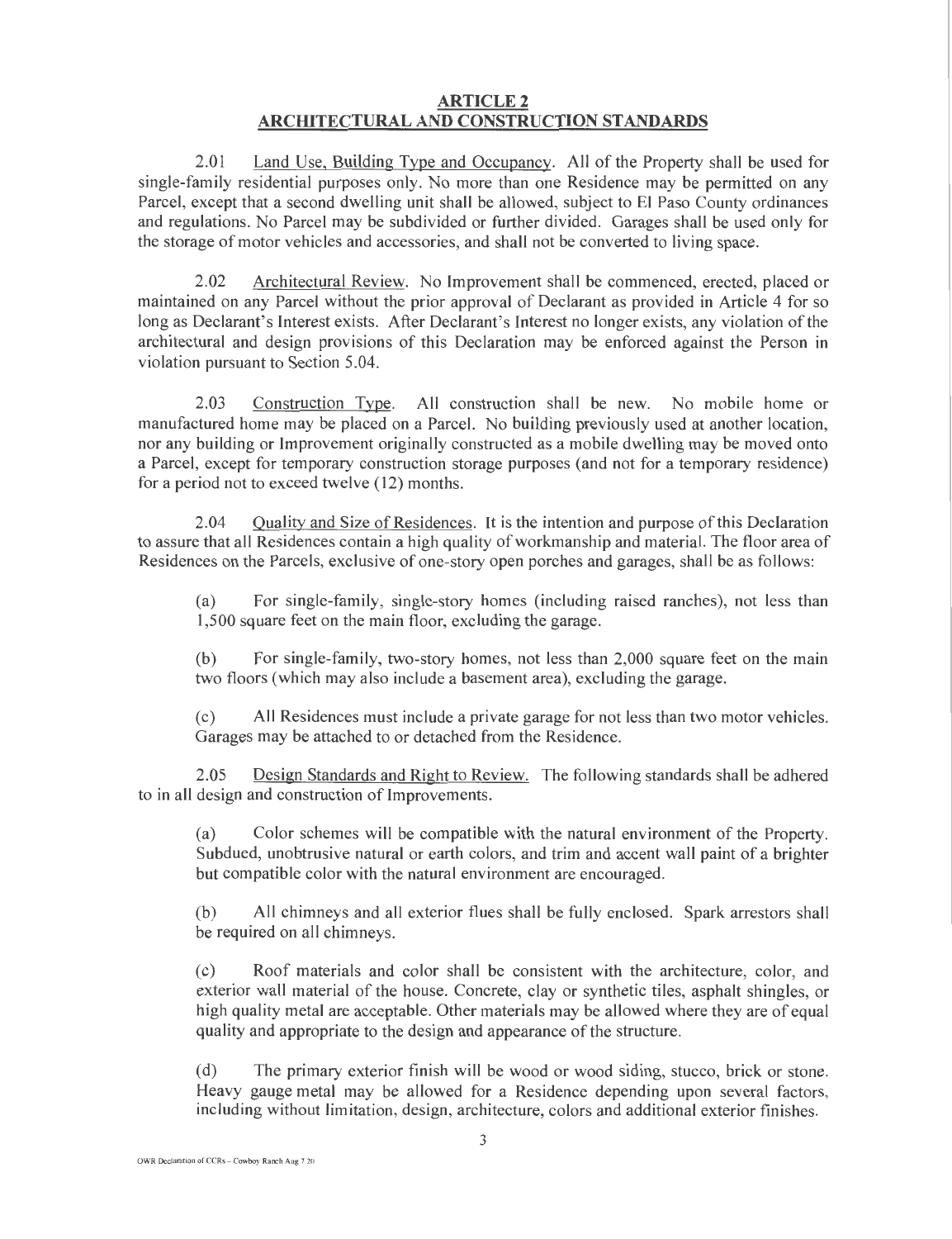(e) No part of any concrete wall shall be visible from the front or rear of structure at a height greater than 12 inches above finished ground level unless finished with stucco, brick, stone, colored patterned concrete or other material approved by Declarant.

2.06 Modular Homes. A modular home may be approved for construction on a Parcel, subject to Declarant approval during the period of Declarant's Interest, and provided the following conditions are met:

(a) The modular home must comply with the IRC (International Residential Code), which is similar or identical to site-built home requirements.

(b) The square footage must meet the size requirements of a Residence set forth in Section 2.04 above, and be constructed on either a basement or a crawlspace.

(c) A home built under HUD Code standards is prohibited (e.g., singlewides and doublewides). Single section or mobile home park models are prohibited.

(d) The home must have at least a 5/12 roof pitch, with a minimum of 12-inch overhang, and at least 1 dormer or covered porch on the front side of the home.

(e) The home must have a garage for at least two vehicles that is painted, sided or shingled to match the home, and may be attached or detached.

(f) Vinyl siding materials are prohibited. Smart lap, smart panel, Hardie siding, or similar lightweight concrete board is acceptable. Heavy gauge metal may be allowed for a Residence depending upon several factors, including without limitation, design, architecture, colors and additional exterior finishes.

(g) The home must have poured concrete front steps or a deck entering the home.

(h) The home's exterior must be finished with at least 30% stone or masonry materials on the front side of the home. The painted exterior of the home must have at least three colors (trim, body and accent colors).

(i) The home must not look like or have the appearance of a manufactured or mobile home.

2.07 Access Road to the Parcel. The driveway or access road from the Private Road to the Residence must be improved with paving, road base or similar material such as crushed asphalt or rock. Driveways should have a culvert installed at the Private Road intersection with the new driveway, unless a waiver is obtained from Declarant. A Parcel Owner is responsible for compliance with all county regulations and ordinances concerning installation of a driveway or access road.

2.08 Completion of Construction. Construction of a Residence and any other Improvement consisting of a building or structure must be completed within twelve (12) months from commencement of construction. All vegetation and other surface areas of a Parcel disturbed by construction activities will be promptly revegetated and restored to its prior natural condition. No building material of any kind may be stored upon any Parcel except in connection with construction of the Improvement. Construction shall be promptly commenced and diligently pursued as soon as any building materials are placed on any Parcel. Tf any such structure under construction is abandoned, Declarant and/or any other Owner shall have the authority to take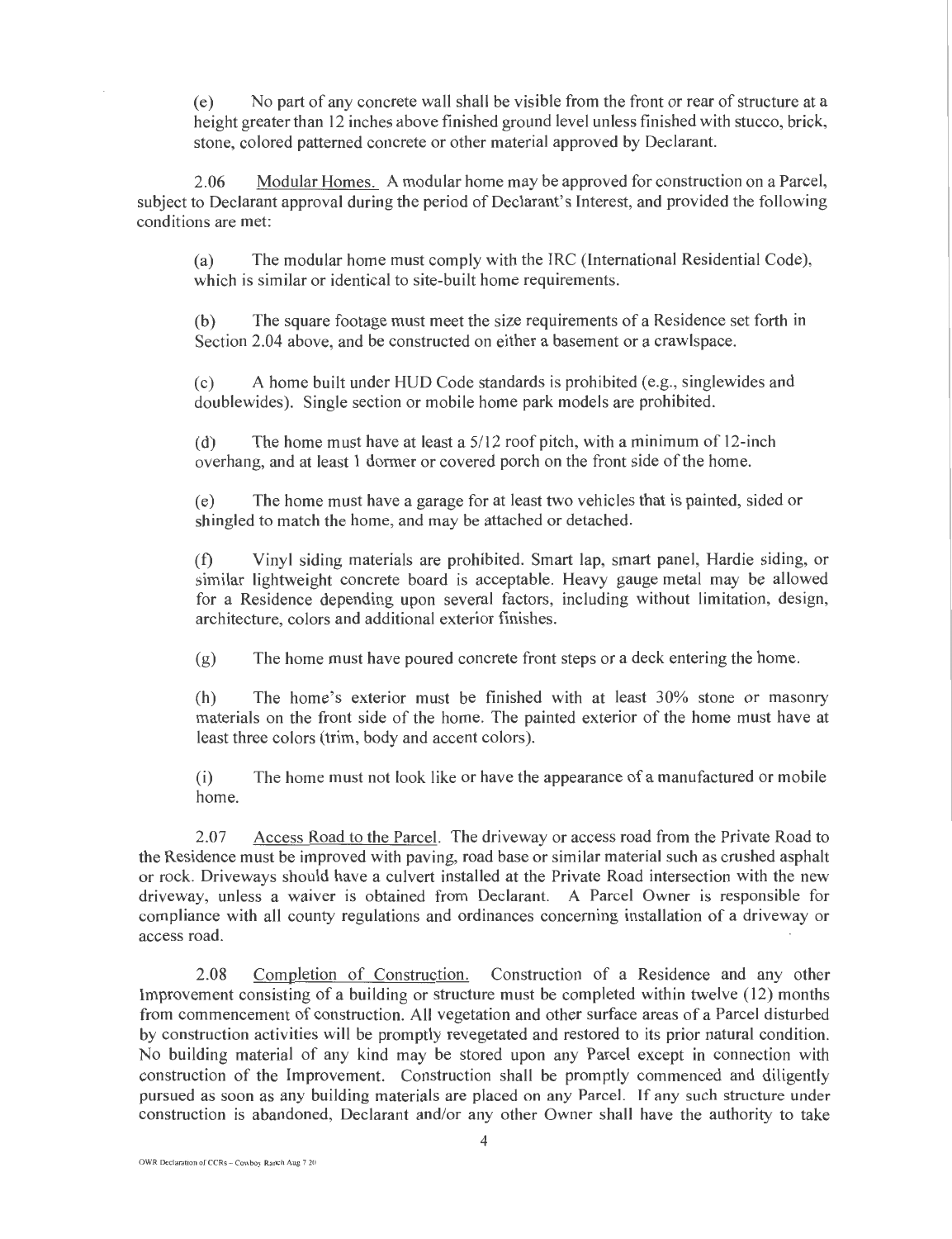enforcement action against the Owner to cause the removal of all or portions of such structure so as to prevent it from being unsightly. Notice of intent to initiate enforcement action to remove the structure will be posted on the Parcel at least ten (10) days prior to initiating such action, and if the enforcement action is successful and the structure is removed, the Owner of the Parcel shall be liable for all costs of such work, and the Parcel may be subject to a lien for costs incurred for the removal.

2.09 Accessory Buildings. Accessory Buildings shall harmonize or be complementary in appearance with the Residence. Plans for an Accessory Building, including the location on a Parcel, require the prior approval of Declarant as provided in Article 4 for so long as Declarant's Interest exists, and thereafter, as provided in this Declaration.

2.10 Setbacks. No structure of any kind shall be located on any Parcel nearer than 75 feet from the front Parcel line as measured from the edge of the public road adjacent to the Parcel, nor nearer than 75 feet from any rear Parcel line, 50 feet from any side Parcel line, or 50 feet from a corner of a Parcel. Eaves, steps and open porches shall be considered as part of the structure.

2.11 Changes or Alterations of Improvements. No change in color or other exterior appearance of buildings, fences or other structures, or alterations to a Residence, structure, fence, landscaping plan or any other previously approved Improvement shall be made until the proposed change or alteration has been approved by Declarant as provided in Article 4 for so long as Declarant's Interest exists.

2.12 Propane Tank Location and Underground Electric Utilities. Any propane tank located on a Parcel must be buried or located in an area of the Parcel that is either not visible from or is adequately screened from any adjacent public road, the Private Road and neighboring Parcels. All electric utilities serving Improvements on a Parcel must be installed underground and sourced from existing underground electric utilities so there are no overhead lines on a Parcel.

## **ARTICLE 3** COVENANTS TO PRESERVE THE CHARACTER OF THE COMMUNITY

3.01 Building and Grounds Maintenance. An Owner shall repair and maintain the exterior of all Improvements on the Owner's Parcel in a state of good condition and repair. Such obligation includes, but is not limited to, maintaining the exterior materials and fmishes of the Improvements, any approved fencing, landscaping and driveways.

3.02 Restoration. If any Improvement on a Parcel is destroyed in whole or in part, it must be rebuilt and/or all debris must be removed and the Parcel restored to a safe and attractive condition. Such restoration must be commenced within sixty (60) days after the damage or destruction occurs and thereafter diligently pursued to completion within a reasonable time, not to exceed ten (10) months after the date the damage occurred.

3.03 Soils, Grading and Maintenance. The soils within the State of Colorado consist of both expansive soils and low-density soils, and an alluvial high water table may be present, all of which may adversely affect the integrity of any Improvement if the Improvement and the Parcel containing it are not properly constructed or maintained. Expansive soils contain clay minerals which have the characteristic of changing volume with the addition or subtraction of moisture, thereby resulting in swelling and/or shrinking soils, and the addition of moisture to low-density soils causes a realignment of soiled grains thereby resulting in consolidation and/or collapse of the soils. Each Owner should take special note and care to insure and maintain water drainage away from the Residence and other structures and not to interfere with the drainage patterns established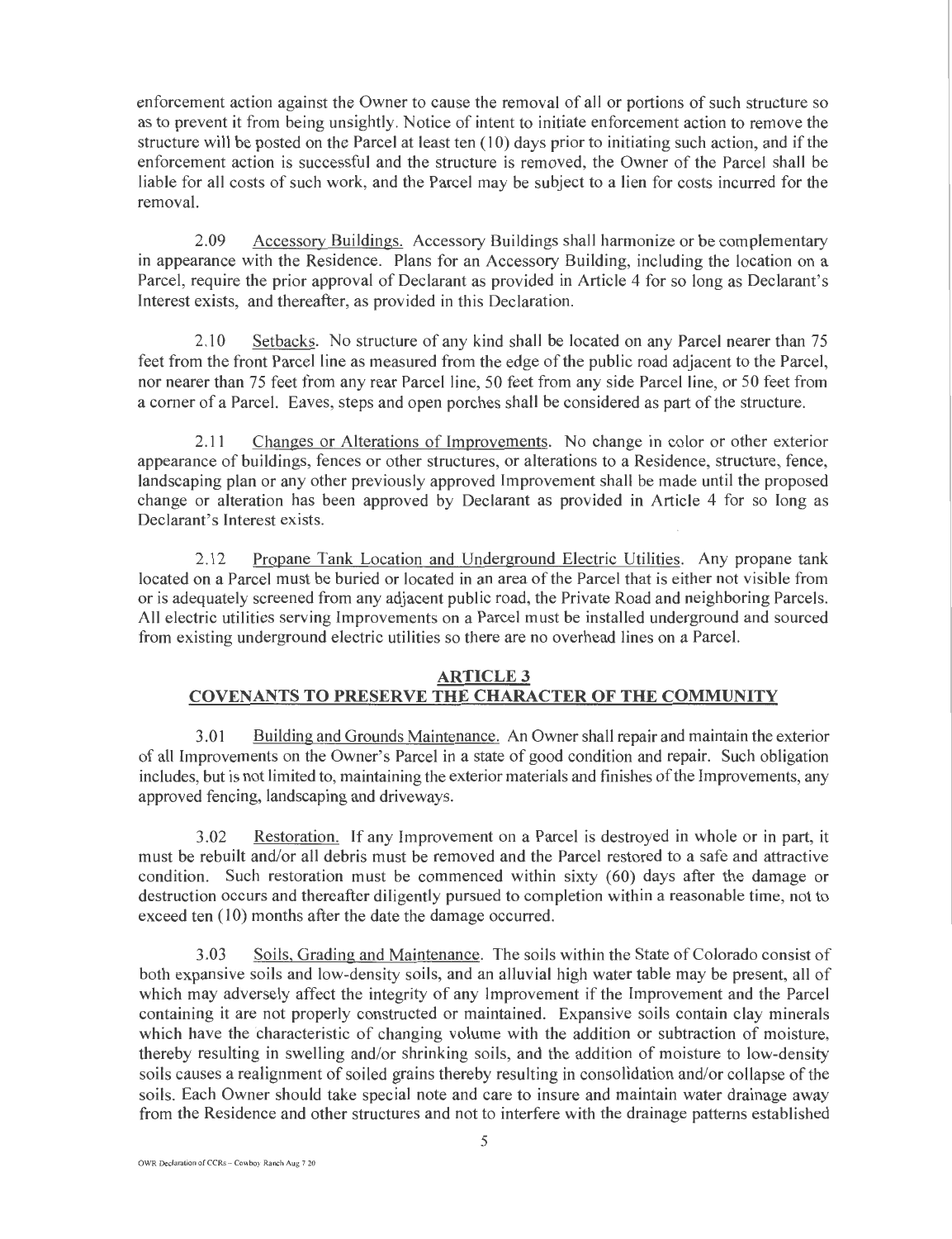by the grading plan for the Property and the finished grading set by a builder. Drainage patterns cannot be directed to adjacent Parcels, but must be maintained within the boundaries of the Parcel generating the drainage and then to adjacent roads or drainage easements.

3.04 Nuisances. No noxious or offensive activity shall be carried on upon any Parcel, and nothing shall occur on a Parcel or within the Property, including the roads, to cause annoyance, embarrassment, discomfort, or a nuisance in the neighborhood, or which unreasonably offends or disturbs any Owner or occupant or which may unreasonably interfere with the peaceful enjoyment or possession or the proper use of a Parcel or any portion of the Property by Owners or occupants. No hazardous activity shall be permitted on any Parcel or in any Residence. No annoying lights, sounds or odors shall be permitted to emanate from any Residence or other Improvement on a Parcel, or within the Property. Refuse piles or other unsightly materials or objects shall not be allowed to be placed or remain in open storage upon Parcels. All applicable laws, ordinances and regulations of all governmental bodies having jurisdiction over the Property shall be observed.

3.05 Vehicles and Equipment Storage and Repair. The outside non-commercial parking of an Owner's or occupant's motor vehicles, boats, trailers, travel trailers, campers and recreational vehicles on a Parcel is allowed. Owners are encouraged to store such vehicles in an Accessory Building or be adequately screened so as not to be visible from neighboring properties and adjacent roads. No commercial vehicles, including trucks, semi-trailers or trailers, may be stored or parked overnight on the Property except in an enclosed Improvement or sufficiently screened.

The non-commercial maintenance, servicing, repair, dismantling, sanding or repainting of any type of vehicle, boat, machine, apparatus, trailer, or equipment may be performed on a Parcel. Owners are encouraged to perform such activities within an Accessory Building or Improvement or be sufficiently screened to avoid unsightly visual effects and noise that can be seen or heard from neighboring properties and adjacent roads. Equipment, tools and other items must be stored in an Accessory Building or adequately screened so as not to be visible from neighboring properties and adjacent roads.

3.06 Weeds and Insects. All Parcels are to be kept free of noxious weeds, diseased vegetation and harmful insects. Owners are responsible for ensuring weed control and eradication in accordance with state and county laws and regulations.

3.07 Clotheslines, Storage Areas and Dog Runs. Outdoor clotheslines, poles, dog runs, service yards, wood piles and storage areas will be placed so as not to either not be visible from neighboring properties or adjacent roads or to create an unsightly condition.

3.08 Satellite Dishes and Antennas. A satellite dish/antenna should be placed in the rear or side yard in such a manner that it is screened from neighboring properties and adjacent roads, when possible. Rooftop mounting that is visible from neighboring properties or adjacent roads is discouraged. The satellite dish/antenna should be installed at the lowest possible placement, utilizing ground level siting (unless a signal is not attainable). The satellite dish/antenna should be screened to minimize its visual impact to surrounding areas.

3.09 Solar or Wind Energy Devices. All solar or wind energy devices installed on a Parcel may only serve the Parcel upon which it is installed, must be designed and stamped by a licensed professional and located on the Parcel in an area that is adequately screened so as to reduce its visibility from neighboring properties or adjacent roads. All solar and wind energy devices must also comply with any governmental-imposed requirements.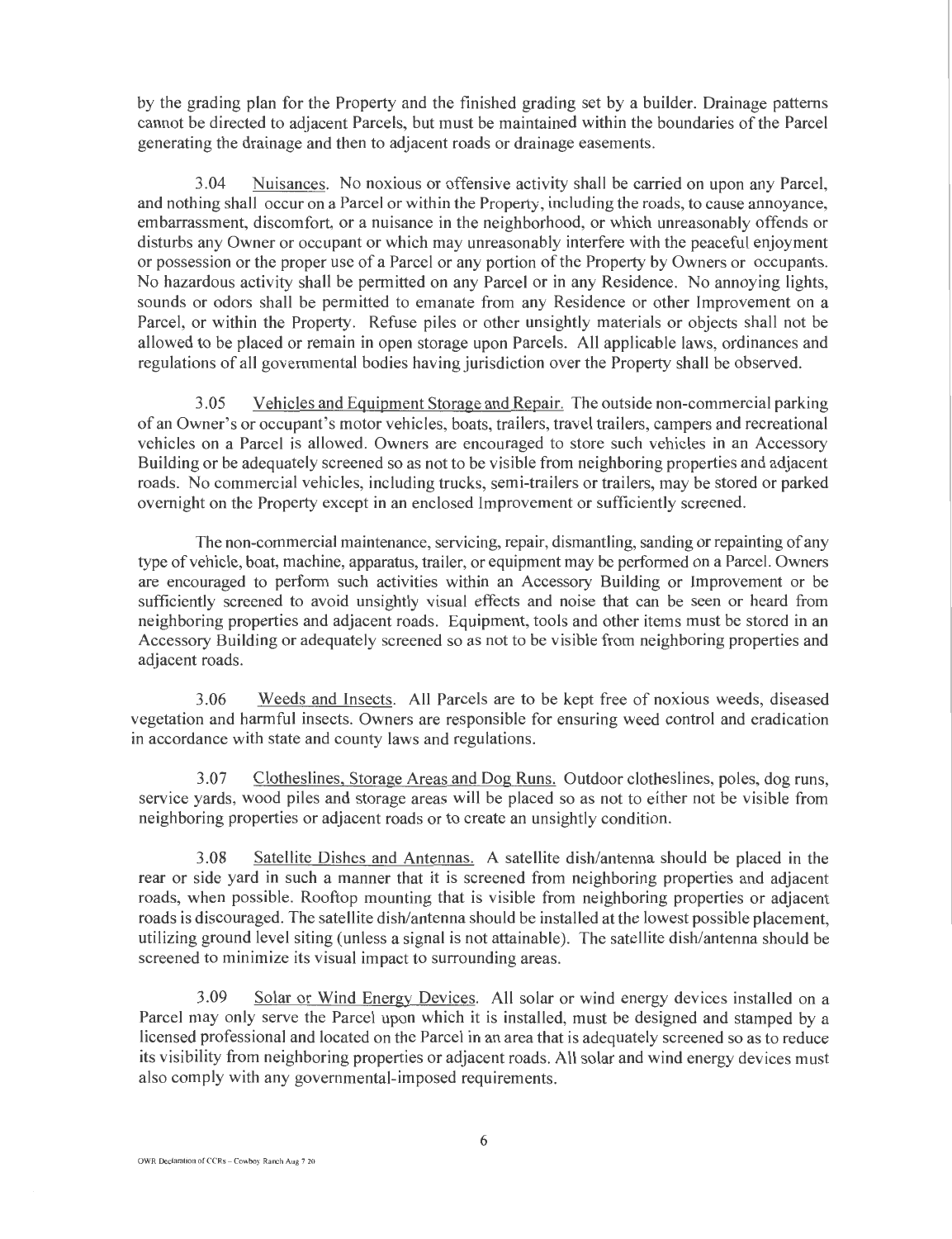3.10 Drilling and Mining Operations. Except for the drilling of a domestic water well for use on the Parcel, no Parcel Owner may engage in drilling, development operations, refining, quarrying or mining operations of any kind on a Parcel.

3.11 Signs. No signs, billboards, poster boards or advertising structures of any kind shall be erected or maintained on any Parcel or Improvement for any purpose whatsoever, except for one sign for privacy or identification of not more than one ( 1) foot square area in size, and one sign of not more than six (6) square feet in size advertising the Parcel for sale or rent. This restriction does not apply to any temporary signs erected by Declarant to market Parcels within the Property.

3.12 Animals. A reasonable number of livestock or poultry may be raised, bred or kept upon a Parcel, including animals for 4-H and FF A activities. No more animals than may be permitted by applicable governmental laws, ordinances and regulations may be kept or maintained on a Parcel. No animal may be allowed to run loose off of a Parcel. No animal of any kind shall be permitted which makes an unreasonable amount of noise or odor or is otherwise a nuisance. No animals may be kept, bred or maintained on a Parcel for any commercial purpose; provided that limited animal breeding and raising may be done on the Parcel by the Owner or occupant, and further provided that all activities occur in a restricted area on the Parcel. The Owner of a Parcel upon which an animal is kept is responsible for payment of any and all damage caused to the property of others. Owners are responsible for cleaning up after their animals on any portion of the Property.

No stables, corrals or any structure for the housing, feeding or use of livestock shall be located or placed closer to fifty (50) feet to any adjoining Parcel line or closer than seventy-five (75) feet to a road. All stables, corrals or any structure for the housing, feeding or use of livestock shall be approved as to location and design by Declarant, for so long as Declarant's Interest exists.

Grazing of horses or other livestock outside a corral, stable or barn must be limited to ensure that the natural vegetation on a Parcel is not overgrazed. Corrals must have three (3) or more rails or be constructed of sturdy fencing to ensure retention of livestock. All stables and corrals shall be maintained in a sanitary condition.

3.13 Lighting. Exterior lighting installed on any Parcel shall either be indirect or of such controlled focus and intensity that such lighting will minimize off-site illumination and not disturb the residents of adjacent Parcels. No up lighting is allowed. Pole lights are limited to a maximum of 18 feet in height.

3.14 Garbage and Refuse Disposal. No portion of any Parcel shall be used or maintained as a dumping ground for rubbish. Trash, garbage, ashes, rubbish, grass and shrub clippings, building materials, scrap materials or other waste shall not be kept on a Parcel except in closed sanitary containers.

3.15 Commercial Enterprises. No commercial enterprises shall be conducted or maintained upon or in connection with any Parcel, nor shall any Parcel be used in any way for other than strictly single-family residential purposes as provided herein, except that offices or homebased businesses may be maintained in accordance with applicable county zoning ordinances and regulations. However, this Section shall not apply to any sales or construction office located on any Parcel which is maintained by Declarant or a builder during the construction and sales period.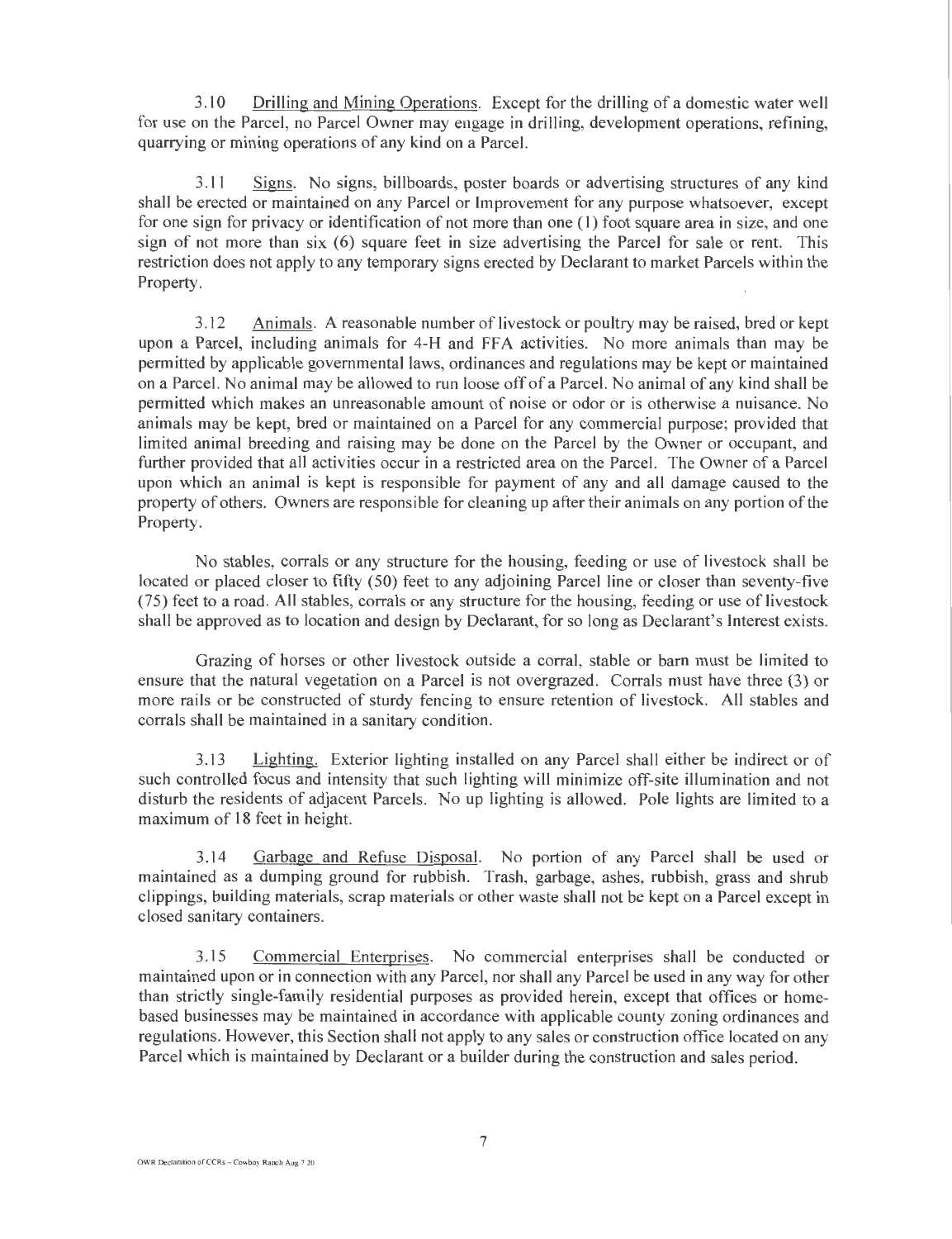3.16 Firearms. Discharge of firearms on and within a private range is permitted on a Parcel, provided it is conducted in accordance with all federal, state and local laws and ordinances, is exercised with due care and caution and does not constitute a nuisance under Section 3.04.

3.17 Outdoor Burning. Outside burning of leaves, trash, garbage or household refuse is not permitted. Fires in barbecues, covered fire pits and outside fireplaces contained within receptacles intended for such purpose will be allowed. An Owner must not permit any condition on a Parcel that creates a fire hazard or is in violation of fire prevention regulations adopted by any governmental authority having jurisdiction and control over outside burning.

3.18 Use ofOffRoad Motorized Vehicles. Offroad motorized vehicles, including but not limited to, dirt bikes, off-road motorcycles, quads, side-by sides, and ATVs, may not be operated on the Private Road or in the Trail Easement. An Owner may use such motorized vehicles on the Owner's Parcel, provided the use occurs during daylight hours only and does not create a nuisance such as excessive noise or dust and further provided that such use is not on the Trail Easement within the Owner's Parcel. Licensed motor vehicles including, without limitation, motorcycles, may be used only for non-recreational purposes on the Private Road in compliance with posted speed limits.

3.19 Fences. Except for "invisible fencing" used for pet control, fences must comply with the following:

(a) Livestock fencing and corrals shall be sturdy and constructed of wood, white or brown vinyl, wire (smooth or barbed), electric fencing, or strap fencing.

(b) Privacy fencing materials will be either white or brown vinyl or natural wood in a color compatible with the exterior finish of the Residence, with pickets up to 6 feet in height. Privacy fencing may only be placed adjacent to the Residence or an Accessory Building and must be at least 75 feet from any property line, including 75 feet from the front property line as measured from the edge of the public road or Private Road adjacent to the Parcel.

(c) Dog runs shall be a maximum of6 feet in height and must be at least 75 feet from a property line and adequately screened from adjacent roads.

(d) Side and rear boundary fencing, if any, must not fence in the Trail Easement with the Owner's Parcel (e.g., the fencing must be installed on the interior boundary of the Trail Easement to allow access by users). The suggested and preferred materials to be used for side and rear boundary fencing is white or brown vinyl post and rail fencing or white or brown vinyl post or pole, with smooth (three or four) wire, or hog wire with white or brown vinyl or wood posts or poles.

(e) All Parcel Owners are responsible, at their sole expense, for maintaining the perimeter fencing adjacent to their property lines in good condition and repair. If any repairs are needed, the Parcel Owner must repair or replace the damaged fencing as soon as possible. The intention is for all perimeter fencing within the Property to be maintained in an attractive, uniform appearance throughout the Old West Ranch development so the property values will be maintained. No Parcel Owner may remove the perimeter fencing with the intention not to promptly replace it with the same fence material without the prior written consent of Declarant. All Parcel Owners will install snow fences adjacent to the perimeter fencing on their property lines each winter season to minimize any snow accumulation along the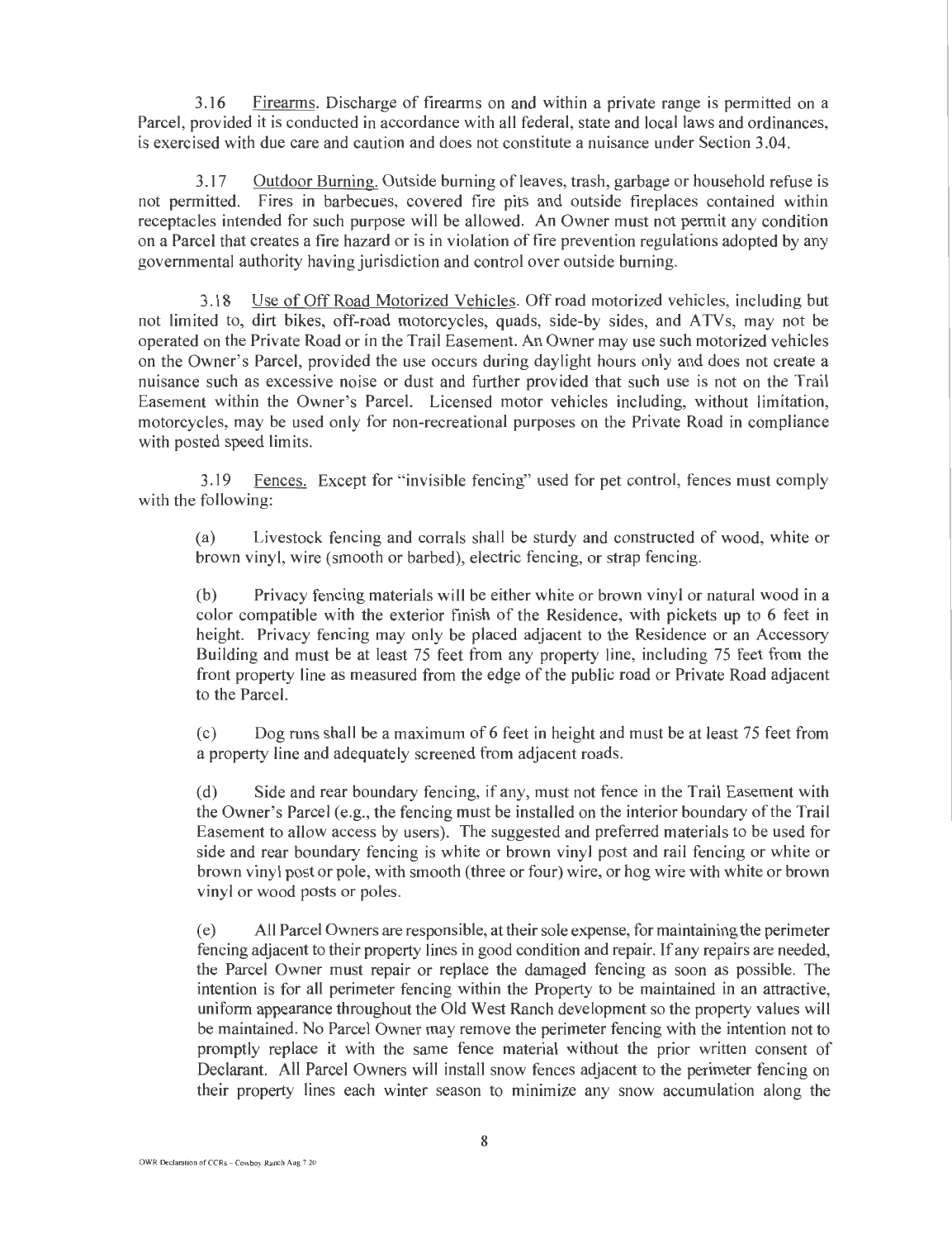roadways adjacent to their property lines. The snow fence will be set back at the appropriate distance from the perimeter fence and timely removed after the end of each winter season.

Preservation of Vegetation and Landscaping. All Improvements shall be located on Parcels so as to minimize damage to existing natural growth. Parcels shall be maintained in their natural state as nearly as possible.

3.21 Temporary Structures. No structure of a temporary character, trailer, tent, shack, garage, barn, excavation or other building will be permitted on any Parcel for a period longer than two weeks, except as may be determined to be necessary during construction and /or specifically approved by Declarant, for so long as Declarant's Interest exists, and thereafter, as permitted under this Declaration and allowed under applicable laws, ordinances, and regulations.

3.22 Wildfire Defense Zones. Fire-wise landscaping, fuel storage and fire mitigation guidelines issued by the fire protection district serving the Property or other governmental agency must be followed at all times. Each Owner is responsible for safely managing the landscape, trees, brush and other vegetation on such Owner's Parcel to reduce the hazards from fire.

3.23 Marijuana Cultivation and Use. No Owner or occupant of a Parcel may utilize any portion of a Parcel, including the Residence or any Accessory Building, for the purpose of cultivation or production of marijuana, including medical marijuana, for other than their own personal use as allowed by applicable laws and ordinances. If an Owner or occupant grows or produces marijuana for personal use only, such operation must not create a nuisance and must be in full compliance with state and local laws and ordinances. No Owner or occupant may use any portion of a Parcel for the distribution or sale of marijuana.

3.24 Utility and Drainage Easements. Easements for the installation and maintenance of utilities and drainage facilities and for other uses are reserved as shown on the Plat of the Property and as may be shown in documents recorded in the title to each Parcel. Within the utility and drainage easements, no structure, planting or other material shall be placed or permitted to remain which damages or interferes with the installation and maintenance of utilities, or which may change the direction or flow of drainage channels in the easements. Drainage easements and all related drainage facilities in those drainage easements shall be maintained by the Owner of the Parcel where the drainage easement is located, except for Improvements or facilities for which a public authority, private company or utility company is responsible. When installing Improvements on a Parcel, an Owner is responsible for locating all utility lines and easements. An Owner should request the location of underground utility lines and easements through a utility line location center.

3.25 Trail Easement. There is hereby reserved to the Declarant, and to each Owner, an easement to, over, and upon all the areas described as the Trail Easement as defined in Section 1.12 as shown on the Plat. The Trail Easement may be used by Owners for horseback riding, bicycle riding, walking, jogging or related activities and for drainage, and may also be used by utilities providers for the installation of underground utilities. Licensed motor vehicles are permitted only on the road surface of the Private Road. Motorized vehicles are not permitted in the Trail Easement, except as required to perform maintenance of the easement or operation and maintenance of utilities located within the Trail Easement, and except for access in the event of an emergency. No Owner or other Person may obstruct or otherwise prohibit or limit access to the portion of the Trail Easement on an Owner's Parcel. All users must pick up and dispose ofthe waste deposited by their animals. Any user of the Trail Easement, by virtue of using the easement, agrees to indemnify, defend, and hold harmless the Declarant and any Owner from any and all claims, damages, causes of action, suits or other matters arising out of or related to the user's use of the easement, or the user's presence on and within the Trail Easement. All such users accept the risk of and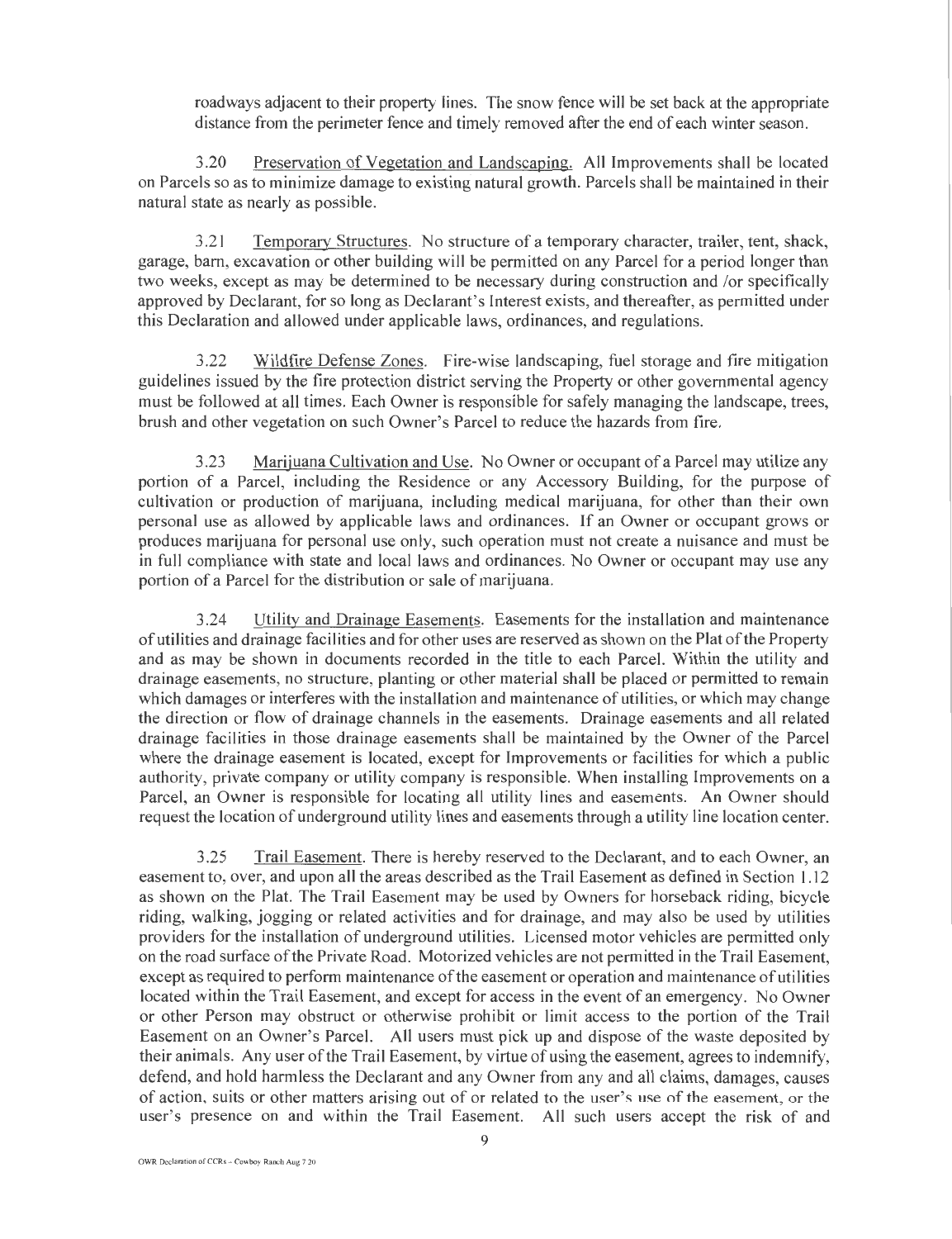responsibility for injuries, claims, and damages arising out of any and all activities of the kind and nature contemplated by this easement. Any user of the Trail Easement, by use of the easement, acknowledges receipt of the following warning:

## Under Colorado Law, an equine professional is not liable for an injury to or the death of a participant in equine activities resulting from the inherent risks of equine activities, pursuant to section 13-21-119, Colorado Revised Statutes.

The Trail Easement shall be dedicated to and maintained in substantially the same configuration as is set forth on the Plat, in perpetuity. Each Parcel Owner is responsible, at their sole expense, for maintaining the Trail Easement on their Parcel in good condition and repair, to include mowing and keeping it clear of debris and animal droppings. This may be accomplished by all Parcel Owners hiring a third party (which may include a Parcel Owner with proper mowing equipment) to mow the trails within the Trail Easement and in that case, each Parcel Owner will be responsible for 1/21 of the total cost. The maintenance obligation commences as of the date of transfer of ownership of the Parcel to the Owner.

If an Owner owns two or more contiguous Parcels, the Trail Easement may be released or eliminated as to the common boundary between adjacent Parcels in common ownership, during the period of time of common ownership.

The Trail Easement may not be terminated without an amendment to this Declaration approved by at least ninety percent (90%) of the Parcel Owners.

3.26 Private Road Use and Maintenance. El Paso County has no responsibility for maintenance of the Private Road. No Owner may install any obstruction, barricade or fence on any portion of the Private Road, or allow the parking of vehicles on and across the roadway within the Private Road. All Owners will use diligent efforts to have the Private Road maintained on at least an annual basis so that the roadway is maintained in a good, clean and safe condition and repair for vehicular travel. Further, all Owners are responsible for the timely removal of snow from the road surface by themselves or by a third party contractor, unless an Owner has adequate snow removal equipment and agrees to perform the snow removal. The roadway grading, repair, maintenance and/or snow removal may be accomplished by Parcel Owners hiring a third party (which may include a Parcel Owner) and in that case, each Parcel Owner will be responsible for their share as is set forth in more detail in Section 3.28. The obligation to perform and pay for maintenance of the Private Road commences as of the date of transfer of ownership of the Parcel to the Owner.

An Owner may improve the roadway at such Owner's sole expense, or such expense may be shared if mutually agreed by other Owners, by grading, graveling or paving, or by making such other improvements consistent with good roadway management, provided that the improvements are consistent along all, and not just particular portions of, the roadway so as to prevent uneven or potentially dangerous road surfaces along the roadway.

The failure of an Owner to timely pay its share of the costs for snow removal and maintenance ofthe roadway within thirty (30) days after delivery of a written notice showing the Owner's share of the costs will constitute a default under this Declaration. The failure of an Owner to repair damage to the Private Road or improvements that is a result of the activities of that Owner, its family members, contractors or invitees within a reasonable amount of time, not to exceed thirty (30) days after the occurrence of the activities causing such damage, shall also constitute a default under this Declaration. The defaulting Owner shall be liable to an Owner(s) who pays the share of the defaulting Owner or to the Owner(s) who performs the work under this Section for the amount due, plus statutory interest,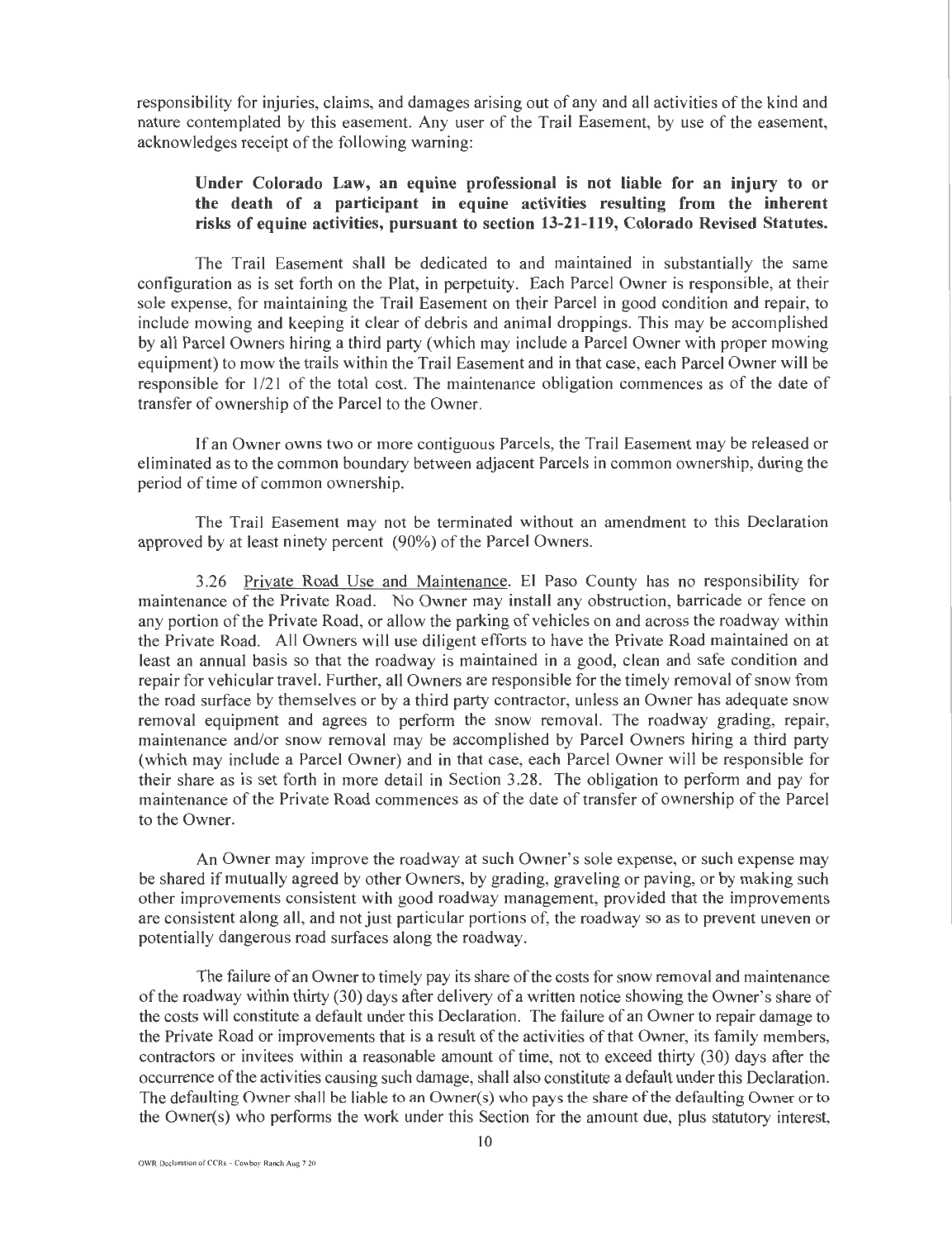costs and expenses and reasonable attorney fees. The non-defaulting Owner(s) may record a notice of lien against the defaulting Owner's Parcel. Unless paid or otherwise satisfied, the lien may be foreclosed through a Colorado court of competent jurisdiction in accordance with the laws of the State of Colorado applicable to foreclosures of real estate mortgages (not including public trustee foreclosures of deeds of trust), or may be remedied in any other manner permitted by law.

No Owner shall create or allow any mechanic's lien or other lien or charge to attach against the Private Road for materials supplied or work performed at the request of the Owner with respect to any construction, maintenance or use of the Private Road or the Owner's Parcel. If a mechanic's lien or other lien or charge is filed on the Private Road arising from or as a result of materials supplied or work performed by or on behalf of the Owner (the "defaulting Owner"), then the defaulting Owner, within thirty (30) days of such notice of lien, shall promptly discharge the same at its sole expense. The defaulting Owner shall indemnify and hold all other Owners harmless from any cost or expense (including reasonable attorney's fees and costs) incurred as a result of any such mechanic's lien or other lien or charge recorded on the Private Road that affects another Owner's Parcel or affects an Owner from utilizing the Private Road as contemplated under this Declaration.

3.27 Cowboy Ranch View Arch, Bench and Mailbox Kiosk. In addition to the roadway known as Cowboy Ranch View located within the Private Road, Declarant has constructed an entry arch adjacent to Falcon Highway, and installed a bench and a mailbox kiosk that benefit all Parcel Owners (collectively, the "Common Facilities"). These Common Facilities are located on Parcels CW-1 and CW-21 within the area shown on the Plat as the "Mailbox Easement". At such time as maintenance or repair of the Common Facilities is required, all Parcel Owners must contribute their fair share toward the maintenance and repair costs by paying  $1/21$  of such costs. Any damage to the Common Facilities caused by the activities of an Owner, its family members, contractors or invitees shall be promptly repaired by the Owner responsible for the damage, using the same payment and collection process for road maintenance and snow removal set forth in Section 3.26.

3.28. Owners' Fair Share Contribution of Maintenance and Repair Expenses. For purposes of maintenance and repair expenses of the roadway known as Cowboy Ranch View, including snow removal, the fair share contribution of each Parcel Owner using Cowboy Ranch View to access their Parcel will be  $1/21$  of all expenses incurred to maintain the roadway in a good, clean and safe condition and repair for vehicular travel. As all Parcel Owners benefit from the maintenance and repair of the Common Facilities, the fair share contribution of each Parcel Owner will be  $1/21$  of all maintenance and repair expenses for the Common Facilities. The Parcel Owners may modify the fair share contribution of each Owner described in this Section 3.28 if all affected Parcel Owners agree. The obligation to perfonn and pay for maintenance of Cowboy Ranch View and the Common Facilities commences as of the date of transfer of ownership of the Parcel to the Owner.

## **ARTICLE 4 ARCHITECTURAL REVIEW**

4.01 Approval Authority. For so long as Declarant's Interest exists, Declarant shall have the authority to approve plans for Improvements as set forth in this Declaration.

4.02 Submittal of Plans. Any Applicant desiring to build or install any Improvement, or to alter, remove, add to or change any previously approved or existing Improvement on any Parcel, shall submit two sets of plans to Declarant. The plans must show the shape, dimensions, materials, floor plans, location, exterior elevations, alterations, grading, drainage and color scheme for the Improvement. Incomplete submittals will be returned to the Applicant without review. The Applicant must provide an address (including an electronic mail address, if applicable) where the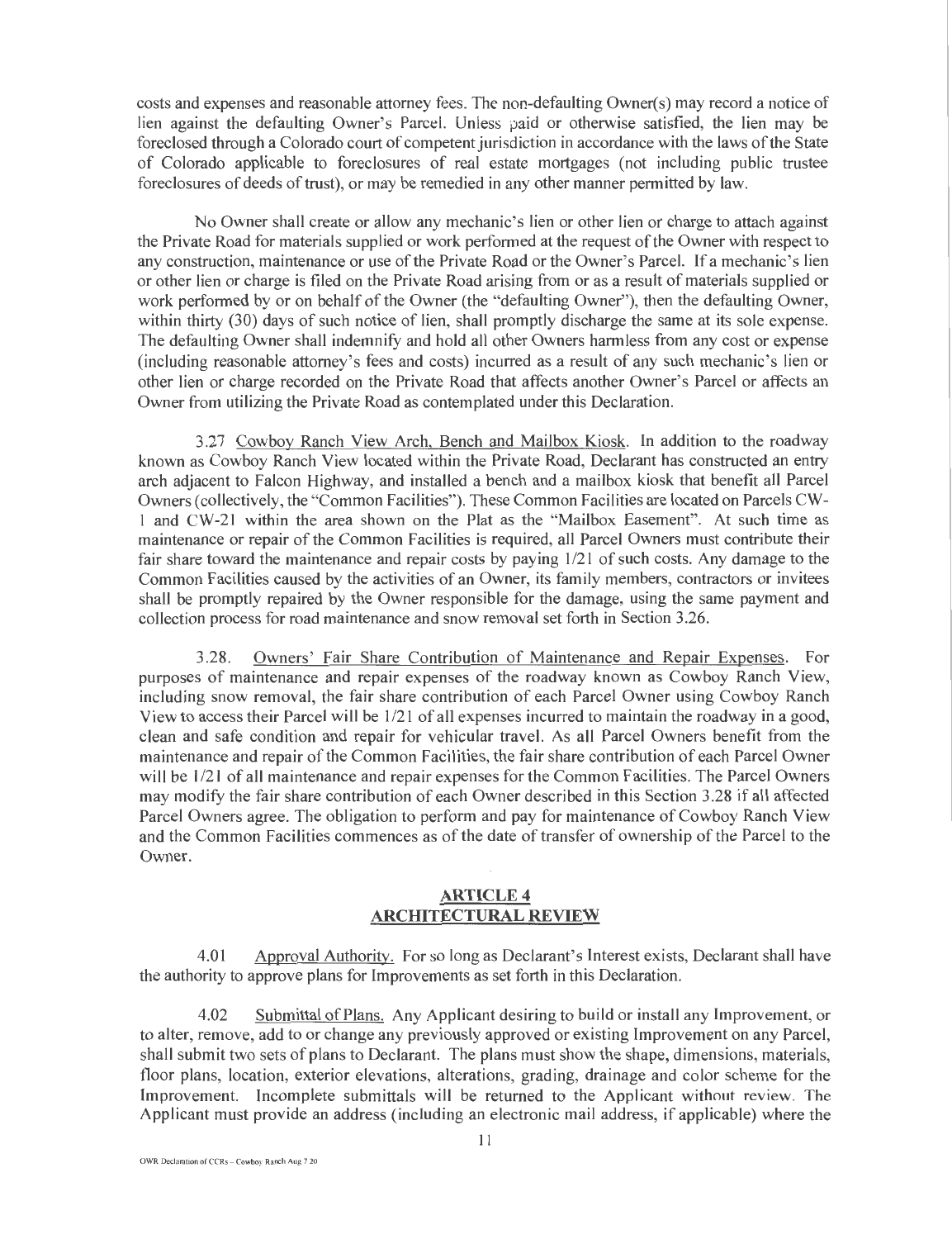written decision may be transmitted. Declarant may charge reasonable fees to cover expenses for the professional review of the Plans, if required.

4.03 Approval Process. The Applicant shall submit the plans on a date sufficiently far in advance of commencement of construction to allow Declarant to complete its review of the plans within the time limits set forth in this Section. Following the submittal of the plans, Declarant shall have no more than seven (7) days in which to provide its written decision to the Applicant, which decision may be: i) approval; ii) approval subject to certain conditions, or iii) disapproval. **lf**  necessary, Declarant may have an additional seven (7) days for review of the plans as long as notice of such extension is provided to the Applicant within the original 7-day review period and if the need for an extension is due to the Applicant's failure to timely provide sufficient information to Declarant in order to render a decision. If Declarant does not act within fourteen (14) days following submission, the plans shall be deemed disapproved.

4.04 Approval Standards. In granting or withholding approval of matters submitted to it, Declarant shall consider the specific standards and specifications set forth in this Declaration and any other matter, whether objective or subjective, that Declarant believes is relevant to the issue presented. Declarant has the authority to disapprove the location of an Improvement if, **in** Declarant's sole discretion, Declarant believes the location may negatively impact the views from Residences or Improvements on other Parcels. Declarant shall have the right to disapprove any plans or details submitted to it if it determines, in its sole discretion, that the proposed Improvement is not consistent with any provision of this Declaration; if the plans submitted are incomplete; or if Declarant deems the plans or details, or any part thereof, to be contrary to the best interests, welfare or rights of all or any part of the Property or the Owners. If Declarant believes there may be questions of structural integrity, it may, as part of the review process, require certification of the fmal plans and specifications by a professional architect or engineer licensed in Colorado. Owners acknowledge that architectural review is inherently a subjective process and that Declarant is given wide discretion in carrying out its function. The decisions of Declarant shall be final and binding.

4.05 Variances. Declarant shall have the authority to grant for a Parcel a variance from any provision of this Declaration. Such variance will only be made upon a finding of exceptional and extraordinary circumstances where literal enforcement of the covenant will create a material hardship to the Applicant, and that such a variance is not contrary to the interests of the Property and Owners. A variance may be made subject to terms and conditions approved by Declarant. If a variance is denied, the Applicant may not bring another application for a materially similar variance for the same Parcel for a period of one year after submittal of the original request.

4.06 No Liability. The Declarant, or any member, agent or representative of Declarant, shall not be liable in damages or otherwise to anyone submitting plans for approval or requesting a variance, or to any Owner or other Person, by reason of mistake in judgment, negligence, nonfeasance or any act or omission in connection with the approval, disapproval or failure to approve the Plans or variance. Approval by Declarant shall not mean that plans are in compliance with the requirements of any local building codes, zoning ordinances, or other governmental regulations, and it shall be the responsibility of the Owner or Applicant to comply with all codes, ordinances and regulations.

## **ARTICLES GENERAL CONDITIONS**

5.01 Term ofDeclaration; Termination. Unless amended as herein provided, all provisions of this Declaration shall be effective for twenty (20) years following the date this Declaration is recorded, and thereafter shall be automatically extended for successive periods of ten (10) years each unless terminated by written agreement of at least seventy-five percent (75%) of the Owners subject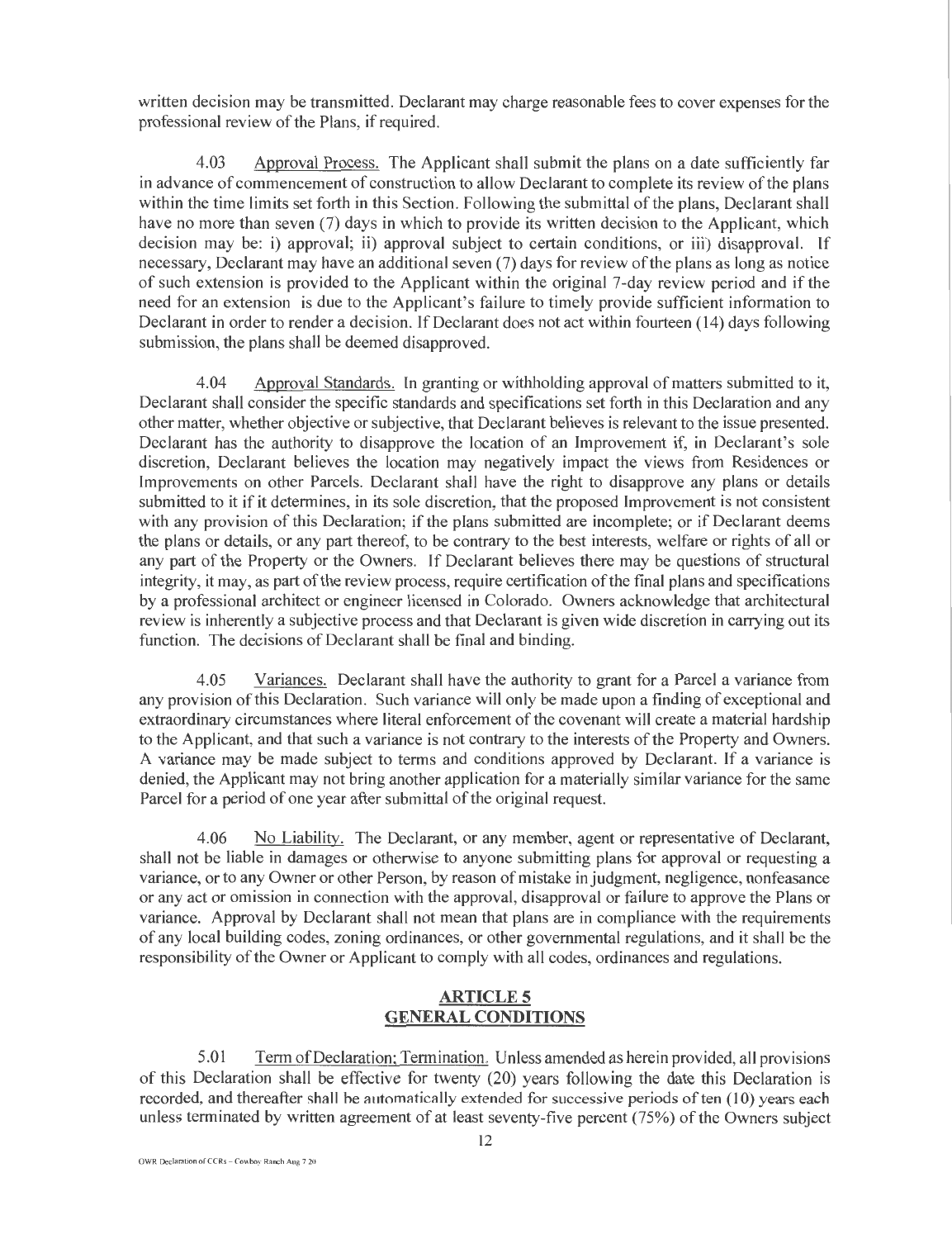to this Declaration and the consent of Declarant for so long as Declarant's Interest exists as of the date of termination. Notice of the termination shall be acknowledged by the required number of Owners in a written instrument and recorded in the El Paso County records.

5.02 Amendment of Declaration by Owners or Declarant. Except as specifically set forth in other provisions of this Declaration, any provision, covenant, condition or restriction contained in this Declaration may be amended, added, modified or repealed upon the approval of at least seventyfive percent (75%) of the Owners, with each Parcel having one vote, and with the written approval of Declarant, for so long as Declarant's Interest exists. No amendment may be made to a provision that will eliminate any easement or government-required obligation or that will diminish the quality, value, desirability and attractiveness of the Property. An approved amendment shall be evidenced in a written instrument acknowledged by the required number of Owners and recorded in the El Paso County records.

Declarant may amend or repeal any provisions of this Declaration without Owners' approval by recording an instrument setting forth such amendment or repeal and upon the satisfaction of one or more of the following conditions: a) The conveyance of the first Parcel by recorded deed to an Owner other than Declarant has not yet occurred; and b) A government agency requires an amendment or repeal as a condition to making, purchasing, insuring or guaranteeing mortgages, or an amendment or repeal is required in order to comply with the requirements, standards or guidelines of recognized secondary mortgage markets, HUD, FHA or other government mortgage agency.

5.03 Notices. Except as may be otherwise provided in this Declaration, any notice must be in writing and may be served either personally, or by nationally recognized overnight delivery service or by U.S. certified mail. If served by mail or overnight delivery upon an Owner, notice shall be sent postage prepaid, addressed to the Owner's address shown in the El Paso County Assessor records.

5.04 Persons Entitled to Enforce Declaration. Declarant and any Owner (acting on such Owner's own behalf), shall have the right, but not the obligation, to enforce any or all of the provisions, covenants, conditions and restrictions contained in this Declaration. The right of enforcement shall include the right to bring an action for damages, as well as an action to enjoin any violation of any provision of this Declaration, and all other rights and remedies provided in this Declaration or available at law or in equity.

5.05 Violations of Law. Any violation of any federal, state or county law, ordinance, rule or regulation, pertaining to the ownership, occupation or use of any property within the Property is declared to be a violation of this Declaration and shall be subject to any and all of the enforcement procedures set forth in this Declaration.

5.06 Remedies Cumulative. Each remedy provided under this Declaration is cumulative and not exclusive.

5.07 Costs and Attorney Fees. In any action or proceeding to enforce any provision of this Declaration, the party who prevails shall be entitled to recover its costs and expenses in connection therewith, including reasonable attorney fees, costs and expert witness fees.

5.08 Limitation on Liability. Declarant and any agent or employee of Declarant shall not be liable to any Owner for any action or for any failure to act if the action or failure to act was in good faith and without malice.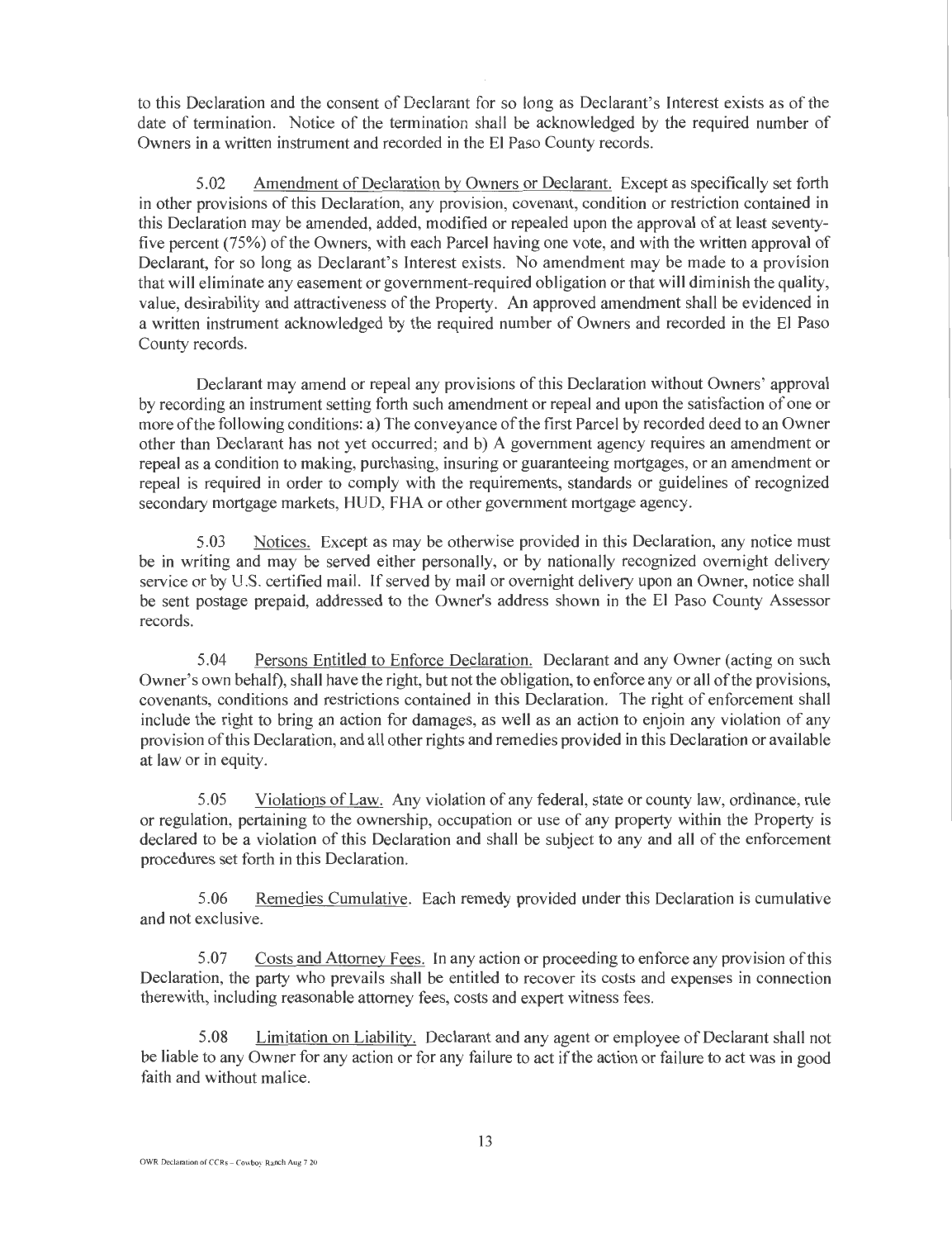5.09 No Representations and Warranties. No representations, guaranties or warranties of any kind, express or implied, shall be deemed to have been given or made by Declarant, or by any of its officers, members, agents or employees, in connection with any portion of the Property or any Improvement, its physical condition, structural integrity, freedom from defects, zoning, compliance with applicable laws, fitness for intended use, retention of views, or in connection with the development, sale, operation, maintenance, cost of maintenance, taxes or regulation thereof, unless specifically set forth in writing.

5.10 Governing Law. This Declaration shall be interpreted and governed in accordance with the laws of the State of Colorado. Exclusive venue for any legal action shall be in El Paso County, Colorado.

5.11 Severability. Each of the provisions of this Declaration shall be deemed independent and severable, and the invalidity or unenforceability of any provision hereof shall not affect the validity or enforceability of any other provision.

5.12 Resolution of Questions of Construction. If any doubt or question arises concerning the true intent or meaning of any of the provisions, covenants, conditions and restrictions contained in this Declaration, the Declarant, for as long as Declarant's Interest exists, shall determine the proper construction of the provisions in question and shall set forth the meaning, effect, and application of the provision in a written document acknowledged by the Declarant and recorded in the El Paso County records. This determination will thereafter be binding on all parties so long as it is not arbitrary or capricious.

[ SIGNATURE ON NEXT PAGE]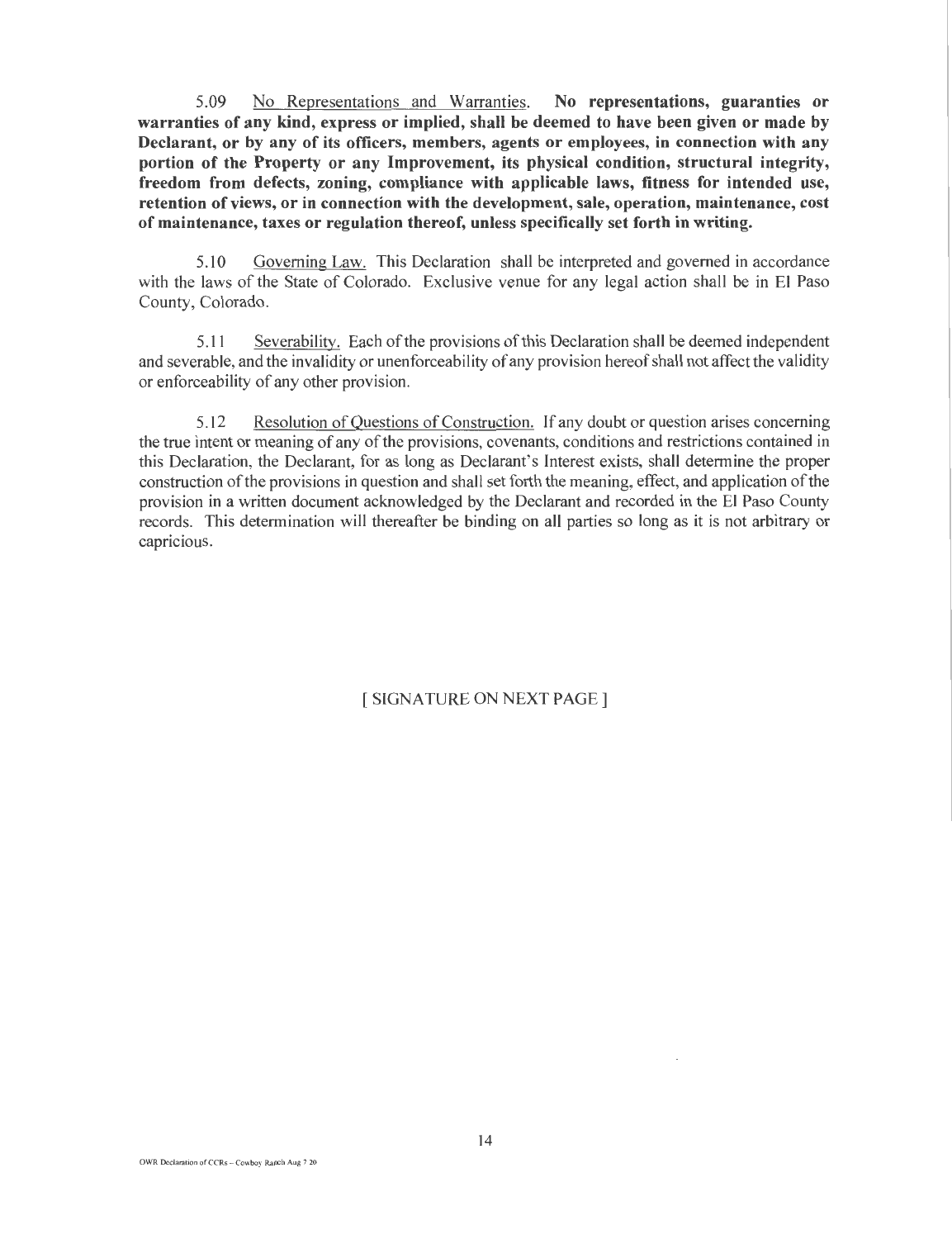IN WITNESS WHEREOF, Declarant has executed this Declaration to be effective as of the day and year first written above.

## DECLARANT:

## OLD WEST RANCH CO PARTNERS, LLC

a Colorado limited liability company

By: *Ciic* (fa C *c* " ' Dan Carless, Sr., Manager

STATE OF COLORADO )

COUNTY OF EL PASO )

The foregoing instrument was acknowledged before me this  $20<sup>th</sup>$  day of August, 2020, by Dan Carless, Sr., as Manager of Old West Ranch CO Partners, LLC , a Colorado limited liability company.

 $\int$  ss.

| Witness my hand and official seal.<br>My commission expires:                                                               | $02 - 06 - 21$ |
|----------------------------------------------------------------------------------------------------------------------------|----------------|
| [SEAL]                                                                                                                     | Notary Public  |
| <b>JUANITA A KELLEY</b><br>Notary Public - State of Colorado<br>Notary ID 20014003767<br>My Commission Expires Feb 6, 2021 |                |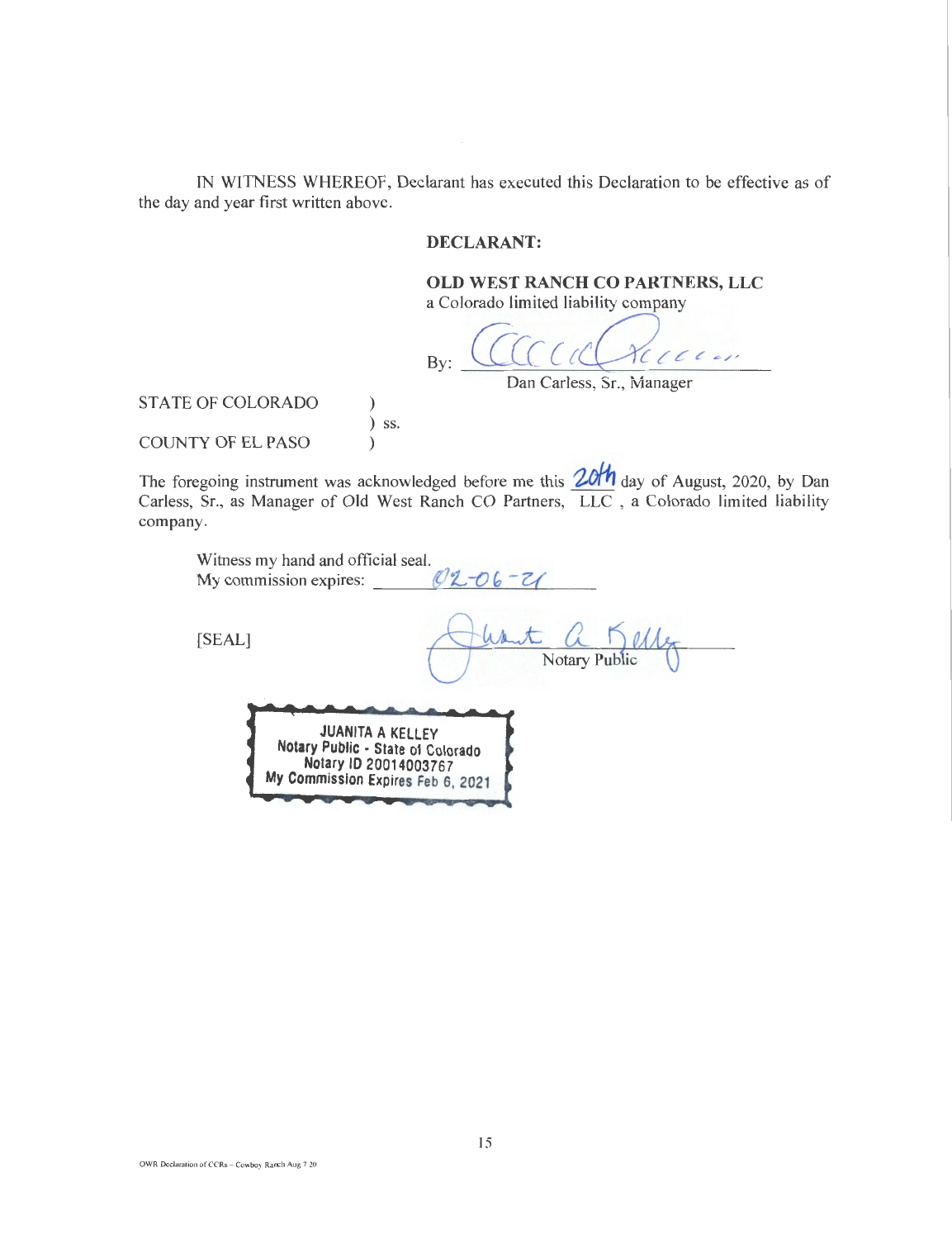## EXHIBIT A LEGAL DESCRIPTION OF THE PROPERTY

## Parcel CW-1

A portion of Parcel 20, as shown on the Land Survey Plat recorded March 5, 2018 under Reception Number 218900030 of the Official Records of El Paso County, State of Colorado, lying within Section 12, Township 13 South, Range 64 West of the 6<sup>th</sup> Principal Meridian, being more particularly described as follows:

BEGINNING at the southeast corner of said Section 12; thence S88°53'53"W, (Bearings are relative to the east line of the Southeast Quarter of said Section 12, being monumented at the Southeast Corner by a No.6 rebar with a 3 1/2" aluminum cap, flush with grade, PLS 38160, and at the East Quarter Corner by a No. 6 rebar with a 2" aluminum cap, flush with grade, PLS 32439 having a measured bearing and distance of N00°41'38"W, 2645.95 feet), along the south line of said Section 12, a distance of 1788.94 feet; thence leaving said south line along the following four (4) courses:

- 1. N01 °06'07"W, a distance of 425.96 feet;
- 2. along the arc of a curve to the right, having a radius of 1001.54 feet, a central angle of 26°19'47", a distance of 460.25 feet:
- 3. along a non-tangent compound curve to the right, whose center bears S64°45'06"E, having a radius of 1000.00 feet, a central angle of 07°01'16", a distance of 122.54 feet:
- 4. S83°12'26"E, a distance of 1645.01 feet, to a point on said east line;

thence S00°41'37"E, along said east line, a distance of 750.46 feet, to the POINT OF BEGINNING. .

Containing 1,536,661 Sq. Ft. or 35.277 acres, more or less.

### Parcel CW-2

A portion of Parcel20, as shown on the Land Survey Plat recorded March 5, 2018 under Reception Number 218900030 of the Official Records of El Paso County, State of Colorado, lying within Section 12, Township 13 South, Range 64 West of the 6<sup>th</sup> Principal Meridian, being more particularly described as follows:

COMMENCING at the southeast corner of said Section 12; thence N00°41'37"W, (Bearings are relative to the east line of the Southeast Quarter of said Section 12, being monumented at the Southeast Corner by a No. 6 rebar with a 3 1/2" aluminum cap, flush with grade, PLS 38160, and at the East Quarter Corner by a No. 6 rebar with a 2" aluminum cap, flush with grade, PLS 32439 having a measured bearing and distance of N00°41'38"W, 2645.95 feet), along said east line, a distance of 750.46 feet, to the POINT OF BEGINNING; thence leaving said east line along the following three (3) courses:

- 1. N83°12'26"W, a distance of 1645.01 feet;
- 2. along the arc of a non-tangent curve to the left, whose center bears  $N57^{\circ}43'50''W$ , having a radius of 1000.00 feet, a central angle of 48°15'08", a distance of 842.16 feet;
- 3. N82°20'23"E, a distance of 1516.60 feet, to a point on said east line;

thence S00°41 '37"E, along said east line, a distance of 1206.07 feet, to the POINT OF BEGINNING.

Containing 1,531,976 Sq. Ft. or 35.169 acres, more or less.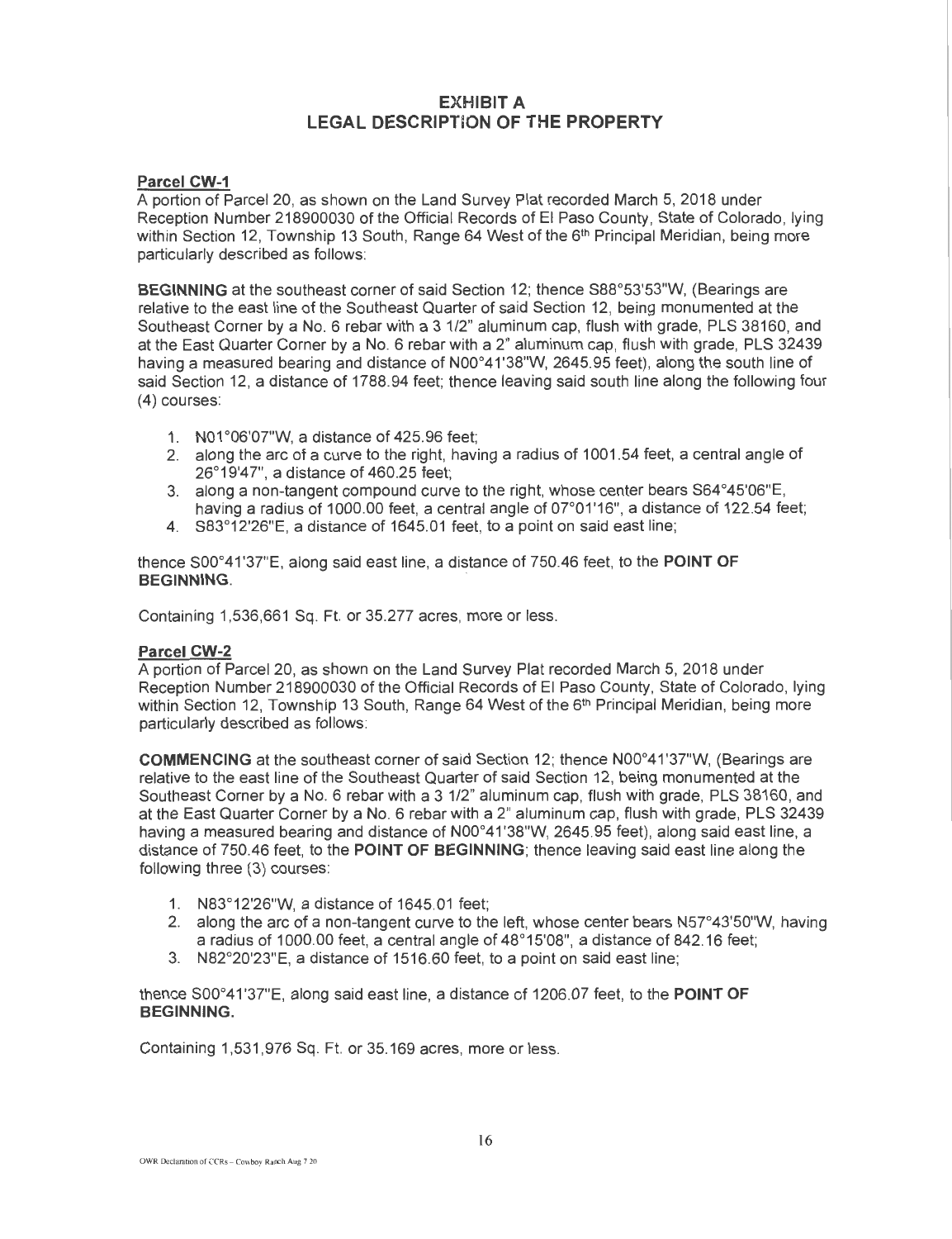## **Parcel CW-3**

A portion of Parcel 20, as shown on the Lend Survey Plat recorded March 5, 2018 under Reception Number 218900030 of the Official Records of El Paso County, State of Colorado, lying within Section 12, Township 13 South, Range 64 West of the 6<sup>th</sup> Principal Meridian, being more particularly described as follows:

**BEGINNING** at the East Quarter Corner of said Section 12; thence S00°41'38"E, (Bearings are relative to the east line of the Southeast Quarter of said Section 12, being monumented at the Southeast Corner by a No. 6 rebar with a 3 1/2" aluminum cap, flush with grade, PLS 38160, and at the East Quarter Corner by a No. 6 rebar with a 2" aluminum cap, flush with grade, PLS 32439 having a measured bearing and distance of N00°41 '38"W, 2645.95 feet), along the east line of said Parcel 20, a distance of 689.42 feet; thence leaving said east line along the following three (3) courses:

- 1. S82°20'23"W, a distance of 1516.60 feet;
- 2. along the arc of a non-tangent curve to the left, whose center bears S74°01 '02"W, having a radius of 1000.00 feet, a central angle of 43°15'40", a distance of 755.05 feet;
- 3. N68°23'04"E, a distance of 1930.98 feet, to a point on said east line of said Parcel 20;

thence S28°21'54" E. along said east line, a distance of 311.36 feet, to a point on the east line of the Northeast Quarter of said Section 12; thence S00°41 '24"E, along said east line, a distance of 129.84 feet, to the **POINT OF BEGINNING.** 

Containing 1,546, 108 Sq. Ft. or 35.494 acres, more or less.

## **Parcel CW-4**

A portion of Parcel 20, as shown on the Land Survey Plat recorded March 5, 2018 under Reception Number 218900030 of the Official Records of El Paso County, State of Colorado, lying within Section 12, Township 13 South, Range 64 West of the 6<sup>th</sup> Principal Meridian, being more particularly described as follows:

**COMMENCING** at the East Quarter Corner of said Section 12; thence N00°41'24"W, (Bearings are relative to the east line of the Northeast Quarter of said Section 12, being monumented at the Northeast Corner by a No. 5 rebar with a 3 1/2" aluminum cap, flush with grade, PLS 4842, and at the East Quarter Corner by a No. 6 rebar with a 2" aluminum cap, flush with grade, PLS 32439 having a measured bearing and distance of S00°41'24"E, 2645.86 feet), along said east line, a distance of 129.84 feet; thence leaving said east line, N28°21'54"W, along the east line of said Parcel 20, a distance of 311 .36 feet, to the **POINT OF BEGINNING;** thence leaving said east line along the following four (4) courses:

- 1. S68°23'04"W, a distance of 1930.98 feet;
- 2. along the arc of a non-tangent curve to the left, whose center bears  $S30^{\circ}45'22''W$ , having a radius of 1000.00 feet, a central angle of 02°35'33", a distance of 45.25 feet;
- 3. along a reverse curve to the right, whose center bears N28°09'24"E, having a radius of 1500.00 feet, a central angle of 29°28'25", a distance of 771 .62 feet;
- 4. N66°50'39"E, a distance of 2195.86 feet, to a point on said east line;

thence S28°21'54"E, along said east line, a distance of 788.58 feet, to the **POINT OF BEGINNING.** 

Containing 1,590,521 Sq. Ft. or 36.513 acres, more or less.

## **Parcel CW-5**

A portion of Parcel 20, as shown on the Land Survey Plat recorded March 5, 2018 under Reception Number 218900030 of the Official Records of El Paso County, State of Colorado, lying within Section 12, Township 13 South, Range 64 West of the 6<sup>th</sup> Principal Meridian, being more particularly described as follows: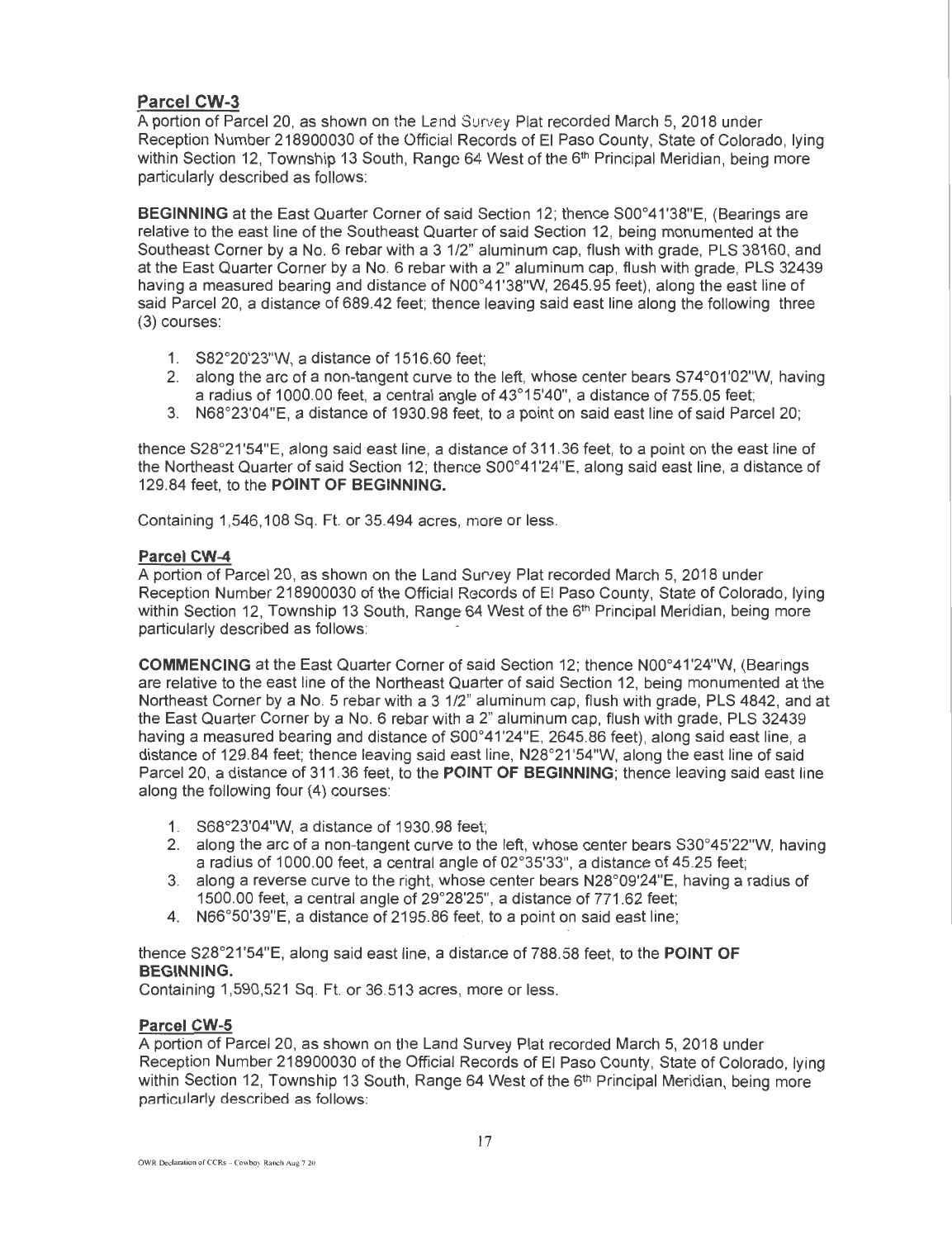**COMMENCING** at the East Quarter Corner of said Section 12; thence N00°41'24"W, (Bearings are relative to the east line of the Northeast Quarter of said Section 12, being monumented at the northeast corner by a No. 5 rebar with a 3 1/2" aluminum cap, flush with grade, PLS 4842, and at the East Quarter Corner by a No. 6 rebar with a 2" aluminum cap, flush with grade, PLS 32439 having a measured bearing and distance of S00°41'24"E, 2645.86 feet), along said east line, a distance of 129.84 feet; thence leaving said east line, N28°21'54"W, along the east line of said Parcel 20, a distance of 1099.94 feet, to the **POINT OF BEGINNING;** thence leaving said east line along the following three (3) courses:

- 1. S66°50'39"W, a distance of 2195.86 feet;
- 2. along the arc of a non-tangent curve to the right, whose center bears N57°38'14"E, having a radius of 1500.00 feet, a central angle of 29°03'39", a distance of 760.81 feet;
- 3. N67°34'42"E, a distance of 2060.28 feet, to a point on said east line;

thence S28°21 '54"E, along said east line, a distance of 726.03 feet, to the **POINT OF BEGINNING.** .

Containing 1,590,876 Sq. Ft. or 36,522 acres, more or less.

#### **Parcel CW-6**

A portion of Parcel 20, as shown on the Land Survey Plat recorded March 5, 2018 under Reception Number 218900030 of the Official Records of El Paso County, State of Colorado, lying within Section 1 & 12, Township 13 South, Range 64 West of the 6<sup>th</sup> Principal Meridian, being more particularly described as follows:

**COMMENCING** at the East Quarter Corner of said Section 12; thence N00°41'24"W, (Bearings are relative to the east line of the Northeast Quarter of said Section 12, being monumented at the Northeast Corner by a No. 5 rebar with a 3 1/2" aluminum cap, flush with grade, PLS 4842, and at the East Quarter Corner by a No. 6 rebar with a 2" aluminum cap, flush with grade, PLS 32439 having a measured bearing and distance of S00°41'24"E, 2645.86 feet), along said east line, a distance of 129.84 feet; thence leaving said east line, N28°21'54"W, along the east line of said Parcel 20, a distance of 1825.97 feet, to the **POINT OF BEGINNING;** thence leaving said east line along the following four (4) courses:

- 1. S67°34'42"W, a distance of 2060.28 feet;
- 2. along the arc of a non-tangent curve to the right, whose center bears N86°41'53"E, having a radius of 1500.00 feet, a central angle of 10°45'22", a distance of 281.59 feet;
- 3. along a reverse curve to the left, having a radius of 1250.00 feet, a central angle of 18°15'28", a distance of 398.33 feet;
- 4. N52°29'41"E, a distance of 1750.82 feet, to a point in said east line;

thence S28°21'54"E, along said east line, a distance of 1088.25 feet, to the **POINT OF BEGINNING.** 

Containing 1,579,645 Sq. Ft. or 36.264 acres, more or less.

### **Parcel CW-7**

A portion of Parcel20, as shown on the Land Survey Plat recorded March 5, 2018 under Reception Number 218900030 of the Official Records of El Paso County, State of Colorado, lying within Section 1 and 12, Township 13 South, Range 64 West of the 6<sup>th</sup> Principal Meridian, being more particularly described as follows:

**COMMENCING** at the East Quarter Corner of said Section 12; thence N00°41'24"W, (Bearings are relative to the east line of the Northeast Quarter of said Section 12, being monumented at the Northeast Corner by a No. 5 rebar with a 3 1/2" aluminum cap, flush with grade, PLS 4842, and at the East Quarter Corner by a No. 6 rebar with a 2" aluminum cap, flush with grade, PLS 32439 having a measured bearing and distance of S00°41'24"E, 2645.86 feet), along said east line, a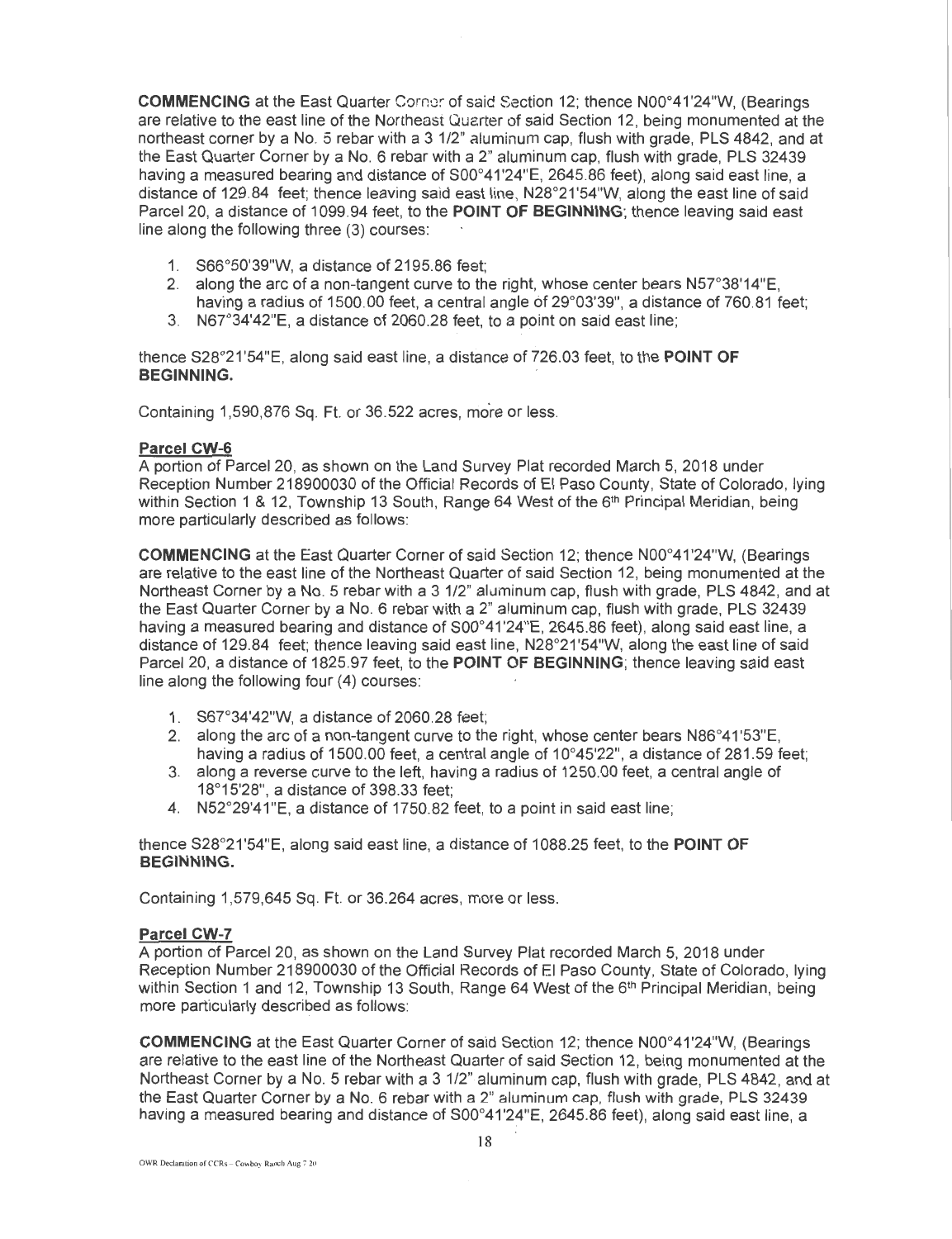distance of 129.84 feet; thence leaving said east line, N28°21'54"W, along the east line of said Parcel 20, a distance of 2914.22 feet, to the POINT OF BEGINNING; thence leaving said east line along the following three (3) courses:

- 1. S52°29'41 "W, a distance of 1750.82 feet;
- 2. along the arc of a non-tangent curve to the left, whose center bears S79°11'47"W, having a radius of 1250.00 feet, a central angle of 33°04'19", a distance of 721 .52 feet;
- 3. N 19°57'02"E, a distance of 1031 .24 feet, to a point on said east line;

thence S80°28'51"E, along said east line, a distance of 1198.24 feet; thence S28°21'54"E, continuing along said east line, a distance of 383.31 feet, to the **POINT OF BEGINNING.** 

Containing 1,524,969 Sq. Ft. or 35.009 acres, more or less.

#### **Parcel CW-8**

A portion of Parcel 20, as shown on the Land Survey Plat recorded March 5, 2018 under Reception Number 218900030 of the Official Records of El Paso County, State of Colorado, lying within Section 1 & 12, Township 13 South, Range 64 West of the 6<sup>th</sup> Principal Meridian, being more particularly described as follows:

**COMMENCING** at the Northeast Corner of said Section 12; thence S89°05'59"W, (Bearing are relative to the south line of Section 1, monumented at the east end by a No. 5 rebar with a 3 1/2" aluminum cap, flush with grade, stamped, "PLS 4842" and at the west end by a No. 6 rebar with a 2 1/2" aluminum cap, flush with grade, stamped , "PLS 32498" having a measured bearing and distance of S89°05'59"W, 5247.78 feet), along the north line of said Section 12, a distance of 1317.01 feet, to a point the east line of said Parcel 20; thence N28°21'54"W, along said east line, a distance of 461.94 feet; thence N80°28'51"W, continuing along said east line, a distance of 1198.24 feet, to the **POINT OF BEGINNING;** thence leaving said east line along the following four (4) courses:

- 1. S19°57'02"W, a distance of 1031 .24 feet;
- 2. along the arc of a non-tangent curve to the left, whose center bears S46°07'27"W, having a radius of 1250.00 feet, a central angle of 52°03'01", a distance of 1135.56 feet;
- 3. along a reverse curve to the right, having a radius of 1000.00 feet, a central angle of 43°53'58", a distance of 766.19 feet;
- 4. N39°12'40"E, a distance of 1265.87 feet, to a point on said east line;

thence S21 °44'21"E, along said east line, a distance of 434.65 feet; thence S80°28'51"E, continuing along said east line, a distance of 1155.18 feet, to the **POINT OF BEGINNING.** 

Containing 1,524,787 Sq. Ft. or 35.004 acres, more or less.

### **Parcel CW-9**

A portion of Parcel 20, as shown on the Land Survey Plat recorded March 5, 2018 under Reception Number 218900030 of the Official Records of El Paso County, State of Colorado, lying within Section 1 & 2, Township 13 South, Range 64 West of the 6<sup>th</sup> Principal Meridian, being more particularly described as follows:

**COMMENCING** at the Southeast Corner of said Section 1; thence S89°05'59"W, (Bearing are relative to the south line of said Section 1, monumented at the east end by a No. 5 rebar with a 3 1/2" aluminum cap, flush with grade, stamped, "PLS 4842" and at the west end by a No. 6 rebar with a 2 1/2" aluminum cap, flush with grade, stamped, "PLS 32498" having a measured bearing and distance of S89°05'59"W, 5247.78 feet}, along the south line of said Section 1, a distance of 1317.01 feet, to a point the east line of said Parcel20; thence N28°21'54"W, along said east line, a distance of 461.94 feet; thence N80°28'51"W, continuing along said east line, a distance of 2353.42 feet; thence N21 °44'21"W. continuing along said east line, a distance of 434.65 feet, to the **POINT OF BEGINNING;** thence leaving said east line along the following four (4) courses: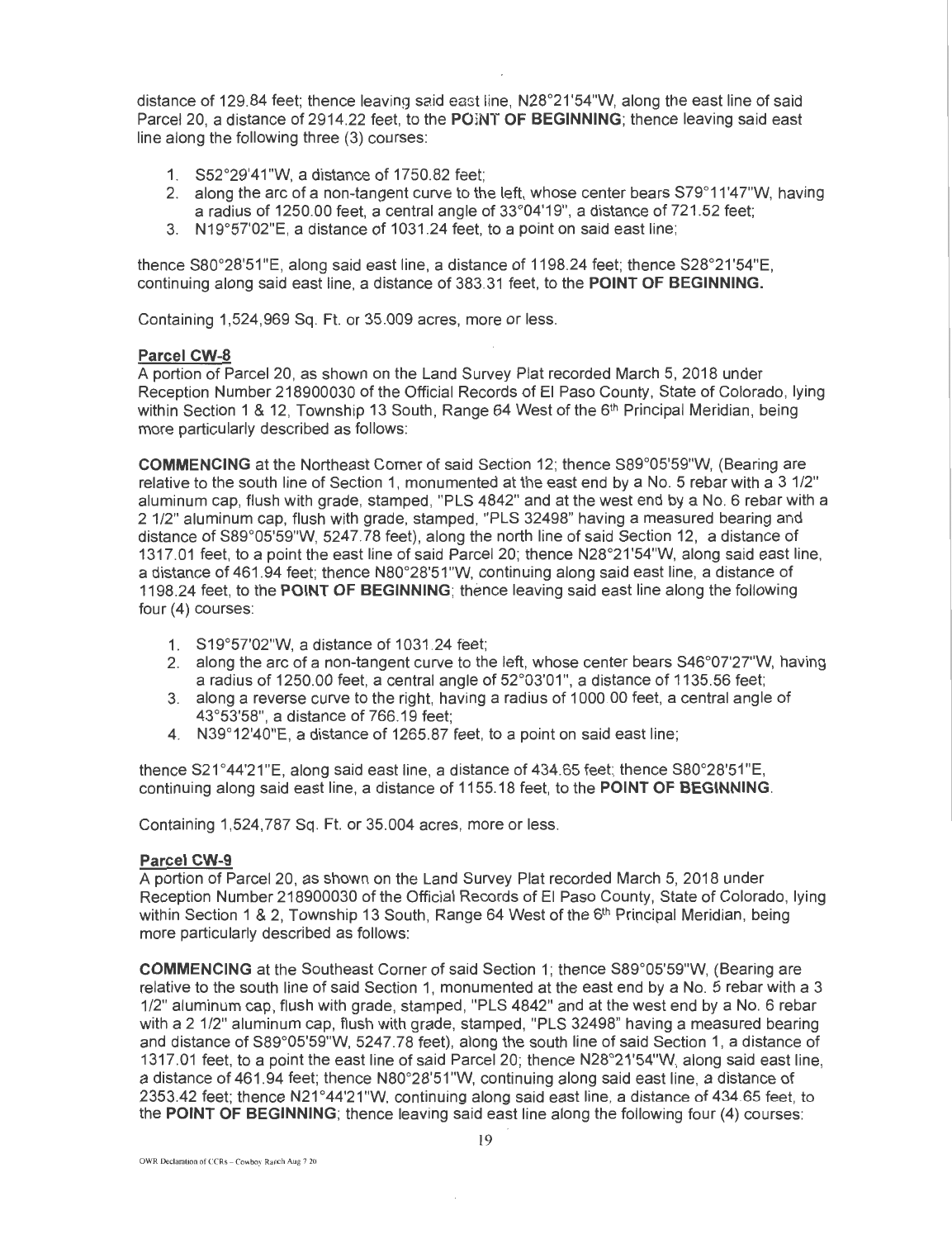- 1. S39°12'40"W, a distance of 1265.87 feet;
- 2. along the arc of a non-tangent curve to the right, whose center bears  $N37^{\circ}58'24''E$ , having a radius of 1000.00 feet, a central angle of 39°12'26", a distance of 684.29 feet;
- 3. along a reverse curve to the left, having a radius of 1250.00 feet, a central angle of 31 °55'04", a distance of696.34 feet;
- 4. N53°50'35"E, a distance of 1358.03 feet, to a point on said east line;

thence S21 °44'21"E, along said east line, a distance cit 1065.06 feet, to the **POINT OF BEGINNING.** 

Containing 1,525,420 Sq. Ft. or 35.019 acres, more or less.

### **Parcel CW-10**

A portion of Parcel 20, as shown on the Land Survey Plat recorded March 5, 2018 under Reception Number 218900030 of the Official Records of El Paso County, State of Colorado, lying within Section 1 & 2, Township 13 South, Range 64 West of the 6<sup>th</sup> Principal Meridian, being more particularly described as follows:

**COMMENCING** at the Southeast Corner of said Section 1; thence S89°05'59"W, (Bearing are relative to the south line of said Section 1, monumented at the east end by a No. 5 rebar with a 3 1/2" aluminum cap, flush with grade, stamped, "PLS 4842" and at the west end by a No. 6 rebar with a 2 1/2" aluminum cap, flush with grade, stamped, "PLS 32498" having a measured bearing and distance of S89°05'59"W, 5247.78 feet), along the south line of said Section 1, a distance of 1317.01 feet, to a point the east line of said Parcel20; thence N28°21'54"W, along said east line, a distance of 461.94 feet; thence N80°28'51 "W, continuing along said east line, a distance of 2353.42 feet; thence N21°44'21"W, continuing along said east line, a distance of 1499.70 feet, to the **POINT OF BEGINNING;** thence leaving said east line along the following three (3) courses:

- 1. S53°50'35"W, a distance of 1358.03 feet;
- 2. along the arc of a non-tangent curve to the left, whose center bears S45°15'46"W, having a radius of 1250.00 feet, a central angle of 23°01'50", a distance of 502.45 feet;
- 3. N17"13'45"E, a distance of 1486.86 feet, to a point on the north line of said Parcel 20;

thence S89°55'24"E, along said north line, a distance of 455.01 feet; thence S43°26'19"E, transitioning to said east line, a distance of 650.56 feet; thence S21°44'21"E, along said east line, a distance of 455.56 feet, to the **POINT OF BEGINNING.** 

Containing 1,526,060 Sq. Ft. or 35.034 acres, more or less.

### **Parcel CW-11**

A portion of Parcel 20, as shown on the Land Survey Plat recorded March 5, 2018 under Reception Number 218900030 of the Official Records of El Paso County, State of Colorado, lying within Section 2, Township 13 South, Range 64 West of the 6<sup>th</sup> Principal Meridian, being more particularly described as follows:

**COMMENCING** at the Southeast Corner of said Section 2; thence N00°37'24"W, (Bearings are relative to the east line of said Section 2, being monumented at the Southeast Corner of said Section 2 by a No.6 rebar with a 2 1/2" aluminum cap, flush with grade, stamped, "PLS 32498" and at the Northeast Corner by a No. 6 rebar with a 2" aluminum cap, flush with grade, stamped, "11624" and having a measured bearing and distance of N00°37'24"W, 5380.96 feet), along the east line of said Section 2, a distance of 3146.56 feet, to a point on the north line of said Parcel 20; thence N89°55'24"W, along said north line, a distance of 202.48 feet, to the **POINT OF BEGINNING**; thence leaving said north line along the following three courses:

1. S17"13'45"W. a distance of 1486.86 feet;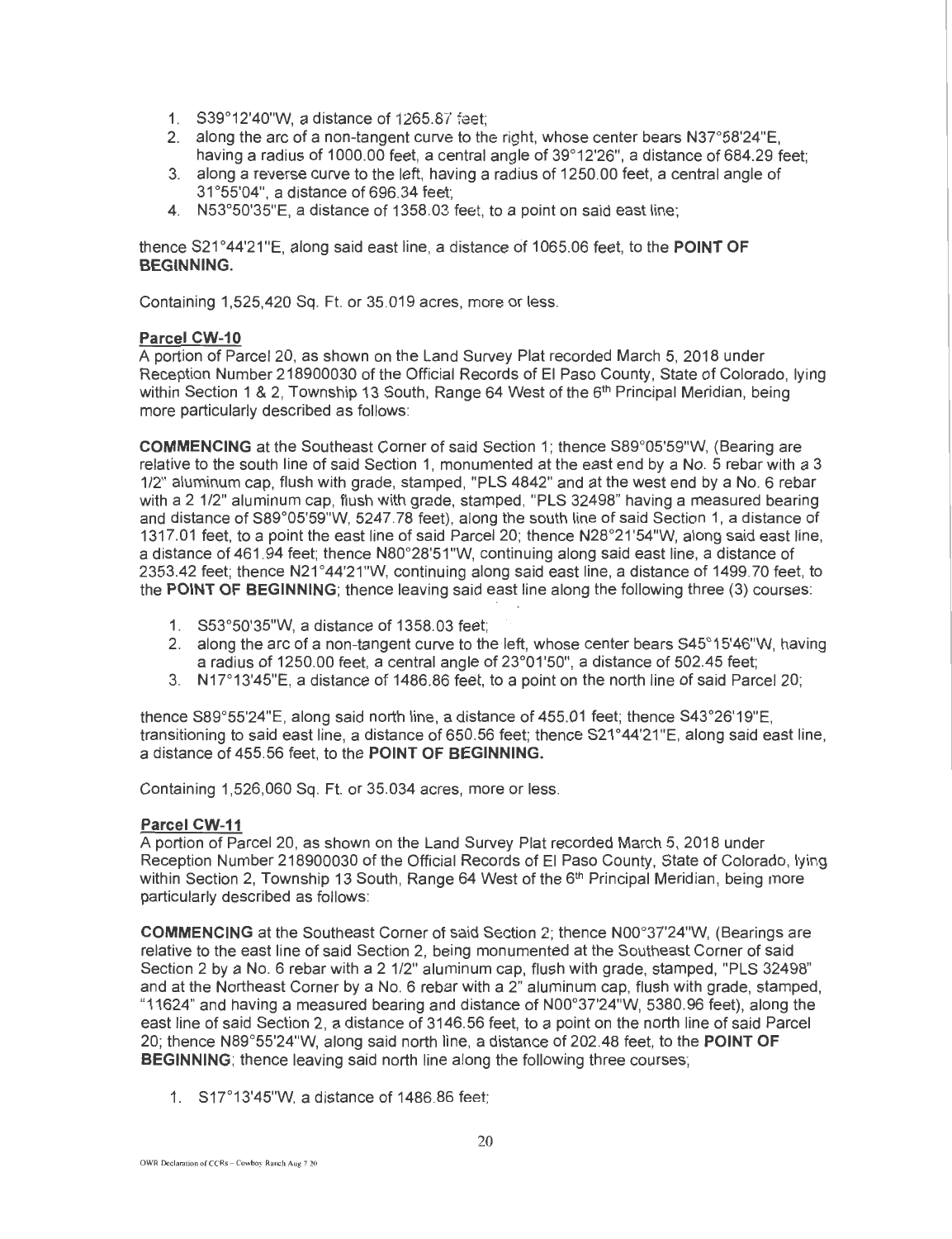- 2. along the arc of a non-tangent curve to the left, whose center bears S22°13'55"W, having a radius of 1250.00 feet, a central angle of 25°10'09", a distance of 549.11 feet;
- 3. N23°57'34"W, a distance of 17 46.86 feet, to a point on said north line;

thence S89°24'23"E, along said north line, a distance of 44.66 feet, to the southeast corner of Parcel 2, said Land Survey Plat; thence S70°01'46"E, continuing along said north line, a distance of 778.24 feet, to the southeast corner of Parcel 3, said Land Survey Plat; thence S89°55'24"E, continuing along said north line, a distance of 910.68 feet, to the **POINT OF BEGINNING.** 

Containing 1,526,940 Sq. Ft. or 35.054 acres, more or less.

### **Parcel CW-12**

A portion of Parcel 20, as shown on the Land Survey Plat recorded March 5, 2018 under Reception Number 218900030 of the Official Records of El Paso County, State of Colorado, lying within Section 2, Township 13 South, Range 64 West of the 6<sup>th</sup> Principal Meridian, being more particularly described as follows:

**COMMENCING** at the Southeast Corner of said Section 2; thence N00°37'24"W, (Bearings are relative to the east line of said Section 2, being monumented at the Southeast Corner of said Section 2 by a No. 6 rebar with a 2 1/2" aluminum cap, flush with grade, stamped, "PLS 32498" and at the Northeast Corner by a No. 6 rebar with a 2" aluminum cap, flush with grade, stamped, "11624" and having a measured bearing and distance of N00°37'24"W, 5380.96 feet), along the east line of said Section 2, a distance of 3146.56 feet, to a point on the north line of said Parcel 20; thence N89°55'24"W, along said north line, a distance of 1113.16 feet; thence N70°01 '46"W, continuing along said north line, a distance of 778.24 feet; thence N89°24'23"W, continuing along said north line, a distance of 44.66 feet, to the **POINT OF BEGINNING;** thence leaving said northing line, S23°57'34"E, a distance of 1746.86 feet; thence N80°01'36"W, a distance of 1449.99 feet, to a point on the west line of said Parcel 20; thence N00°40'13"W, along said west line, a distance of 1352.92 feet, to the northwest corner of said Parcel 20; thence S89°24'23"E, along said north line, a distance of 734.57 feet, to the **POINT OF BEGINNING.** 

Containing 1,547,559 Sq. Ft. or 35.527 acres, more or less.

#### **Parcel CW-13**

A portion of Parcel 20, as shown on the Land Survey Plat recorded March 5, 2018 under Reception Number 218900030 of the Official Records of El Paso County, State of Colorado, lying within Section 2, Township 13 South, Range 64 West of the 6<sup>th</sup> Principal Meridian, being more particularly described as follows:

**COMMENCING** at the Southeast Corner of said Section 2; thence S88°58'25"W, (Bearings are relative to the east line of said Section 2, beir.g monumented at the Southeast Corner of said Section 2 by a No. 6 rebar with a 2 1/2" aluminum cap, flush with grade, stamped, "PLS 32498" and at the Northeast Corner by a No. 6 rebar with a 2" aluminum cap, flush with grade, stamped, "11624" and having a measured bearing and distance of N00°37'24"W, 5380.96 feet), along the south line of said Section 2, a distance of 1110.86 feet, to a point on the west line of said Parcel 20; thence N5r25'07"W, along said west line, a distance of 725.43 feet, to the **POINT OF BEGINNING;** thence N5r25'07"W, continuing along said west line, a distance of 536.58 feet; thence along the arc of a curve to the right, having a radius of 999.80 feet, a central angle of 56°45'46", a distance of 990.49 feet; thence, N00°40'13"W, continuing along said west line, a distance of 578.24 feet; thence leaving said west line, S80°01'36"E, a distance of 1449.99 feet; thence S19°20'18"W, a distance of 1533.57 feet, to the **POINT OF BEGINNING.** 

Containing 1,555,634 Sq. Ft. or 35.712 acres, more or less.

#### **Parcel CW-14**

A portion of Parcel 20. as shown on the Land Survey Plat recorded March 5, 2018 under Reception Number 218900030 of the Official Records of El Paso County, State of Colorado, lying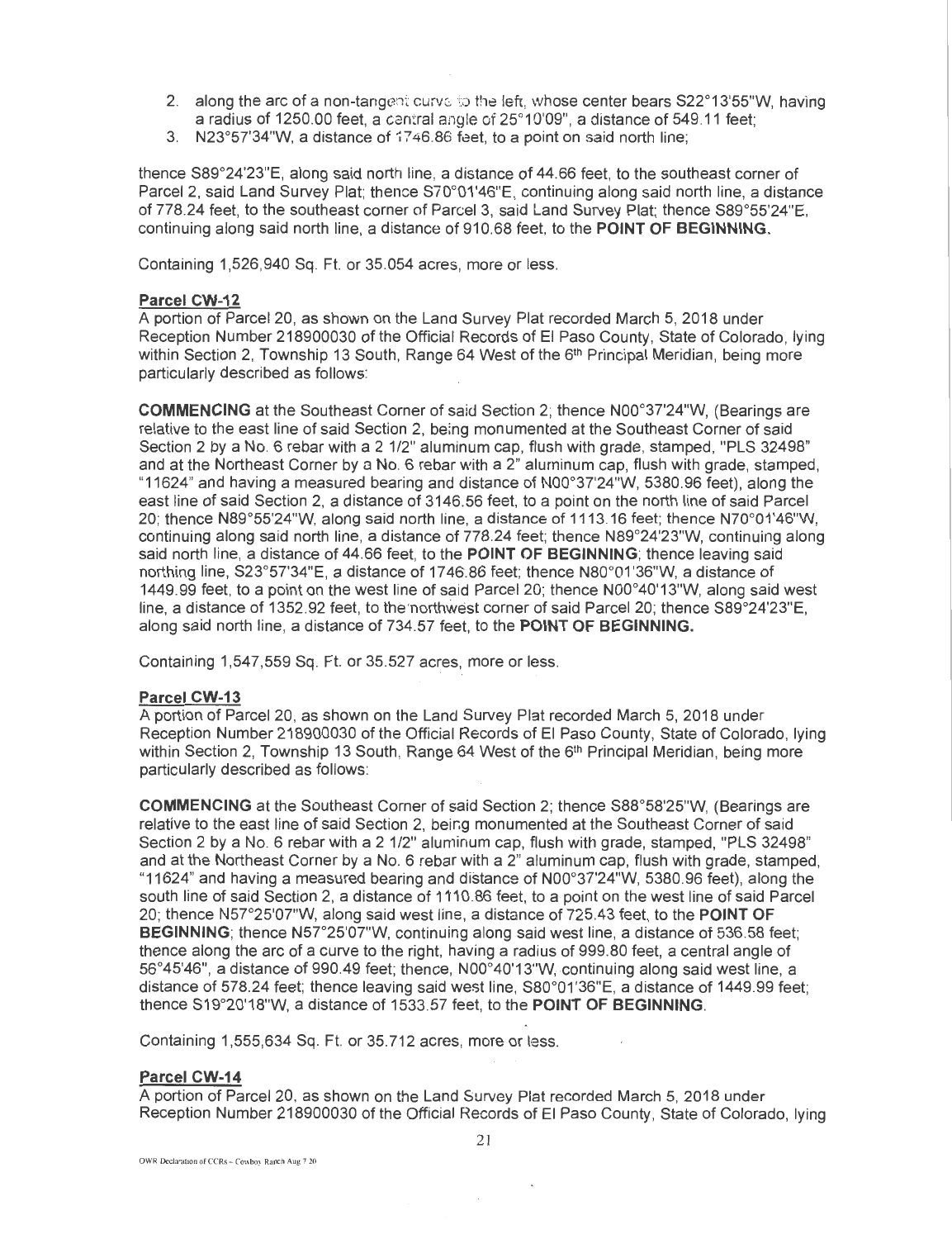within Section 2 & 11. Township 13 South, Range 64 West of the  $6<sup>th</sup>$  Principal Meridian, being more particularly described as follows:

COMMENCING at the Southeast Corner of said Section 2; thence S88°58'25"W, (Bearings are relative to the east line of said Section 2, being monumented at the southeast corner of said Section 2 by a No. 6 rebar with a 2 1/2" aluminum cap, flush with grade, stamped, "PLS 32498" and at the Northeast Corner by a No. 6 rebar with a 2" aluminum cap, flush with grade, stamped, "11624" and having a measured bearing and distance of N00°37'24"W, 5380.96 feet}, along the south line of said Section 2, a distance of 1064.95 feet; thence S30°45'45"W, a distance of 25.42 feet, to a point on the west line of said Parcel 20, and the POINT OF BEGINNING; thence N57°25'07"W, along said west line, a distance of 764.4 7 feet; thence leaving said west line, N19°20'18"E, a distance of 1533.57 feet; thence along the arc of a non-tangent curve to the right, whose center bears S02°56'14"E, having a radius of 1250.00 feet, a central angle of 51°07'24", a distance of 1115.34 feet; thence S30°45'45"W, a distance of 1680.15 feet, to the POINT OF BEGINNING.

Containing 1,556,551 Sq. Ft. or 35.734 acres, more or less.

#### Parcel CW-15

A portion of Parcel 20, as shown on the Land Survey Plat recorded March 5, 2018 under Reception Number 218900030 of the Official Records of El Paso County, State of Colorado, lying within Section 1, 2, 11 & 12, Township 13 South, Range 64 West of the 6<sup>th</sup> Principal Meridian, being more particularly described as follows:

COMMENCING at the Southeast Corner of said Section 2; thence S88°58'25"W, (Bearings are relative to the east line of said Section 2, being monumented at the Southeast Corner of said Section 2 by a No. 6 rebar with a 2 1/2" aluminum cap, flush with grade, stamped, "PLS 32498" and at the Northeast Corner by a No. 6 rebar with a 2" aluminum cap, flush with grade, stamped, "11624" and having a measured bearing and distance of N00°37'24"W, 5380.96 feet}, along the south line of said Section 2, a distance of 1064.95 feet; thence S30°45'45"W, a distance of 25.42 feet to a point on the west line of said Parcel 20, and the POINT OF BEGINNING; thence leaving said west line, along the following five (5) courses:

- 1. N30°45'45"E, a distance of 1680.15 feet:
- 2. along the arc of a non-tangent curve to the right, whose center bears S48°11'10"W, having a radius of 1250.00 feet, a central angle of 28°59'40", a distance of 632.56 feet;
- 3. along a reverse curve to the left, having a radius of 1000.00 feet, a central angle of 43°30'10", a distance of759.26 feet;
- 4. S33°40'40"W, a distance of 277.85 feet;
- 5. S40°36'29"W, a distance of 914.91 feet, to a point on said west line;

thence along said west line, along the arc of a non-tangent curve to the left, whose center bears S56°51'28"W, having a radius of 1200.00 feet, a central angle of 24°16'52", a distance of 508.54 feet; thence N57°25'07"W, continuing along said west line, a distance of 544.57 feet, to the POINT OF BEGINNING.

Containing 1,562,836 Sq. Ft. or 35.878 acres, more or less.

#### Parcel CW-16

A portion of Parcel 20, as shown on the Land Survey Plat recorded March 5, 2018 under Reception Number 218900030 of the Official Records of El Paso County, State of Colorado, lying within Section 1, 11 & 12, Township 13 South, Range 64 West of the 6<sup>th</sup> Principal Meridian, being more particularly described as follows:

COMMENCING at the Southwest Corner of said Section 12; thence N00°18'15"E, (Bearings are relative to the south line of said Section 12, being monumented at the Southwest Corner by a No. 6 rebar with a 3 1/2" aluminum cap, flush with grade, PLS 13830 and at the Southeast Corner by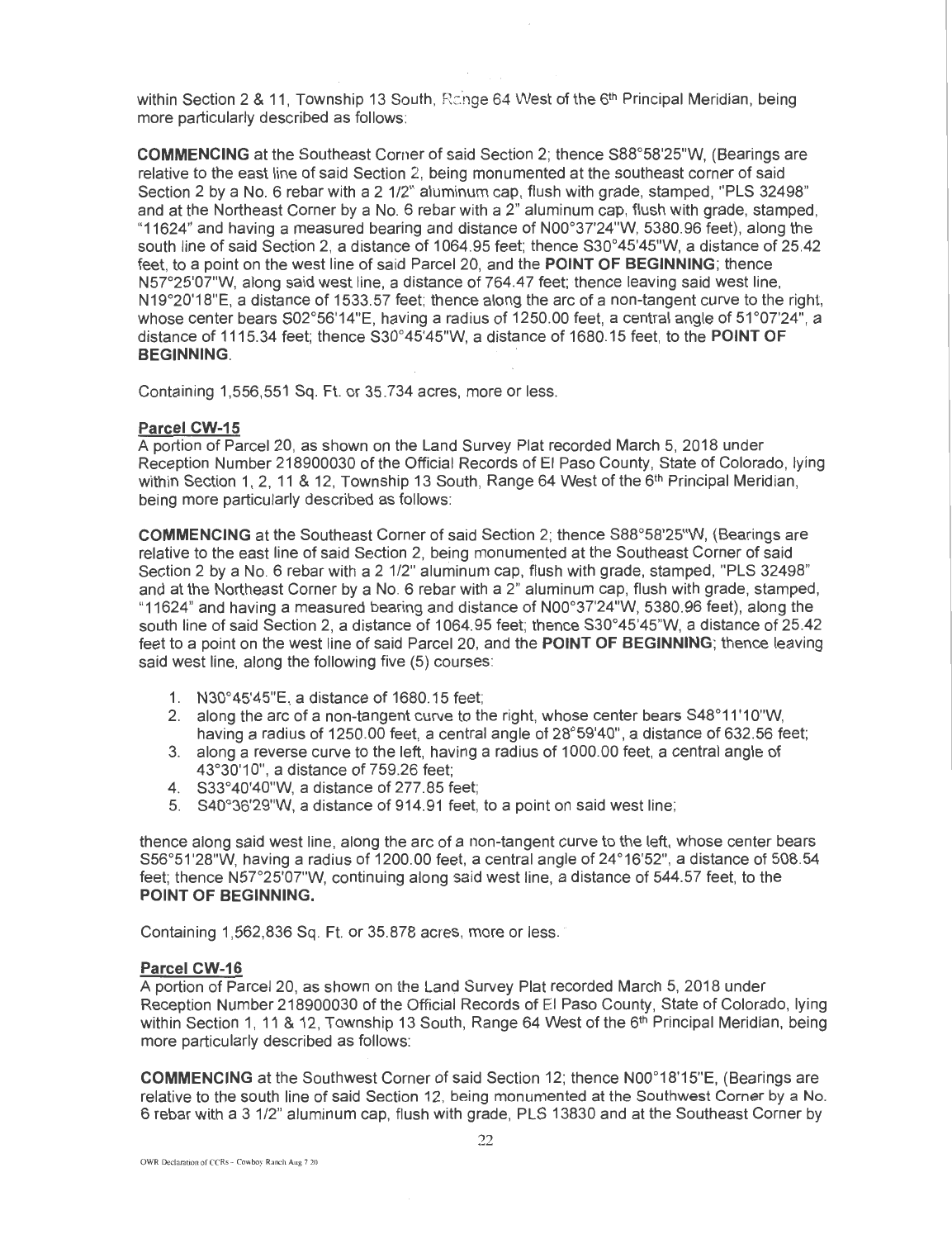a No. 6 rebar with a 3 1/2" aluminum cap, flush with grade. PLS 38160, having a measured bearing and distance of N88°53'53"E, 5338.00 feet), along the west line of said Section 12, a distance of 3983.58 feet, to the **POINT OF** BEGINNING, being the North 1/16 Corner of said Sections 11 & 12, monumented by a No. 6 rebar with a 2" aluminum cap, flush with grade, stamped, "13830"; thence leaving said east line, S89°1 0'43"W, along the west line of said Parcel 20, a distance of 60.21 feet; thence continuing along said west line, along the arc of a nontangent curve to the left, whose center bears S89°13'01"W, having a radius of 1200.00 feet, a central angle of 32°21 '33", a distance of 677.73 feet; thence leaving said west line along the following four (4) courses:

- 1. N40°36'29"E, a distance of 914.91 feet;
- 2. N33°40'40"E, a distance of 277.85 feet;
- 3. along the arc of a non-tangent curve to the left, whose center bears N33°40'40"E, having a radius of 1000.00 feet, a central angle of 34°59'30", a distance of 610.72 feet;
- 4. S00°04'52"E, a distance of 1381.86 feet, to a point on said west line;

thence S89°11'25"W, along said west line, a distance of 1073.78 feet, to the **POINT OF BEGINNING.** 

Containing 1,556,687 Sq. Ft. or 35.737 acres, more or less.

#### **Parcel CW-17**

A portion of Parcel 20, as shown on the Lanti Survey Plat recorded March 5, 2018 under Reception Number 218900030 of the Official Records of El Paso County, State of Colorado, lying within Section 1, 11 & 12, Township 13 South, Range 64 West of the 6<sup>th</sup> Principal Meridian, being more particularly described as follows:  $\frac{1}{2}$   $\cdots$   $\frac{1}{2}$ 

**COMMENCING** at the Southwest Corner of said Section 12; thence N00°18'15"E, (Bearings are relative to the south line of said Section 12, being monumented at the Southwest Corner by a No. 6 rebar with a 3 1/2" aluminum cap, flush with grade, FLS 13830 and at the Southeast Corner by a No. 6 rebar with a 3 1/2" aluminum cap, flush with grade, PLS 38160, having a measured bearing and distance of N88°53'53"E, 5338.09 feet), along the west line of said Section 12, a distance of 3983.58 feet, to the North 1/16 Corher of said Sections 11 & 12, being monumented by a No. 6 rebar with a 2" aluminum cap, flush with grade, stamped, "13830"; thence N89°11'24"E, along said west line, a distance of 1073.78 feet, to the **POINT OF BEGINNING;**  thence leaving said west line along the following four (4) courses:

- 1. N00°04'52"W, a distance of 1381.86 feet:
- 2. along the arc of a non-tangent curve to the left, whose center bears N01°18'49"W, having a radius of 1000.00 feet, a central angle of 04°36'44", a distance of 80.50 feet;
- 3. along with a reverse curve to the right, having a radius of 1250.00 feet, a central angle of  $84^{\circ}17'39'$ , a distance of  $1639.01$  feet;
- 4. S62°44'27"W, a distance of 842.75 feet, to an angle point on said west line;

thence, S89°11'24"W, along said west line,' a distance of 682.66 feet, to the **POINT OF BEGINNING.** 

Containing 1,532,949 Sq. Ft. or 35,192 acres, more or less.

#### **Parcel CW-18**

A portion of Parcel 20, as shown on the Land Survey Plat recorded March 5, 2018 under Reception Number 218900030 of the Official Records of El Paso County, State of Colorado, lying within Section 12, Township 13 South, Range 64 West of the 6<sup>th</sup> Principal Meridian, being more particularly described as follows: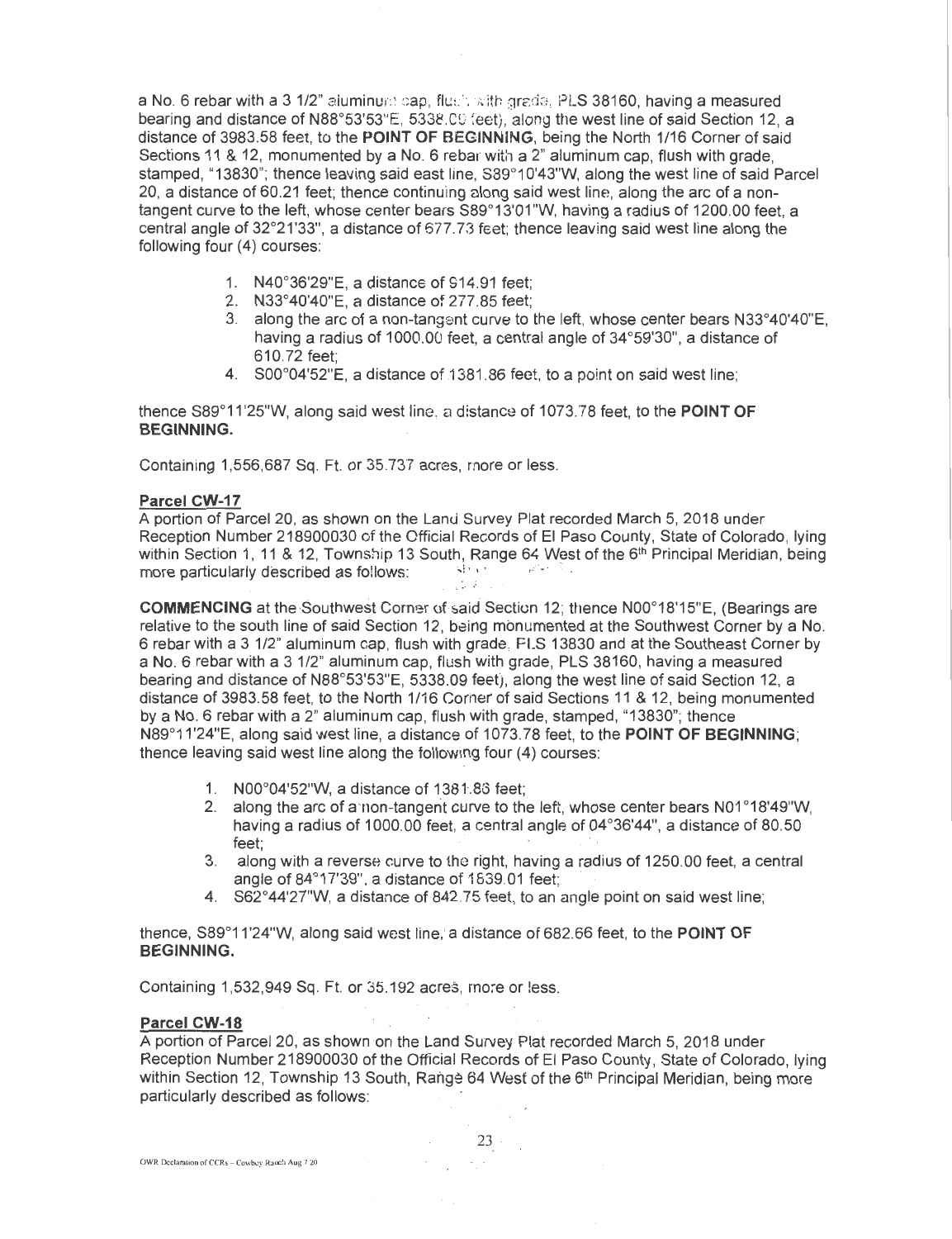**COMMENCING** at the Southwest Corner 0f said Section 12; thence N88°53'53"E, (Bearings are relative to the south line of said Section ·12, being monurnented at the Southwest Corner by a No. 6 rebar with a 3 1/2" aluminum cap, flush with grade, PLS 13830 and at the Southeast Corner by a No.6 rebar with a 3 1/2" aluminum cap, flush with grade, PLS 38160, having a measured bearing and distance of N88°53'53"E, 5338.09 feet), along the south line of said Section 12, a distance of 1779.78 feet, to the southwest corner of said Parcel 20; thence N00°01'46"W, along the west line of said Parcel 20, a distance of 2749.99 feet, to the **POINT OF BEGINNING;** thence N00°01'46"W, continuing along said west line, a distance of 1494.13 feet; thence leaving said west line along the following four (4) courses;

- 1. N62°44'27"E, a distance of 842.75 feet;
- 2. along the arc of a non-tangent curve to the right, whose center bears  $S78^{\circ}22'05''W$ , having a radius of  $1250.00$  feet, a central angle of  $19^{\circ}05'10''$ , a distance of  $416.39$ feet:
- 3. along a reverse curve to the left, having a radius of 1500.00 feet, a central angle of 65°20'49", a distance of 1710.78 feet;
- 4. S89°58'14"W, a distance of 1453.56 feet, to the **POINT OF BEGINNING.**

Containing 1,538,294 Sq. Ft. or 35.314 acres, *more* or less.

#### **Parcel CW-19**

A portion of Parcel 20, as shown on the Land Survey Plat recorded March 5, 2018 under Reception Number 218900030 of the Official Records of El Paso County, State of Colorado, lying within Section 12, Township 13 South, Range 64 West of the 6<sup>th</sup> Principal Meridian, being more particularly described as follows:

**COMMENCING** at the Southwest Corner of said Section 12; thence N88°53'53"E, (Bearings are relative to the south line of said Section 12, being monumented at the Southwest Corner by a No. 6 rebar with a 3 1 /2" aluminum cap, flush With grade, PLS 13830 and at the Southeast Corner by a No. 6 rebar with a 3 1/2" aluminum cap, flush with grade, PLS 38160, having a measured bearing and distance of N88°53'53"E, 5338.09 feet), along the south line of said Section 12, a distance of 1779.78 feet, to the southwest corner of said Parcel20; thence N00°01'46"W, along the west line of said Parcel 20, a distance of 1664.13 feet, to the **POINT OF BEGINNING;** thence N00°01'46"W, continuing along said west line, a distance of 815.86 feet; thence leaving said west line along the following four (4) courses:

- 1. N89°58'14"E, a distance of 1453.56 feet;
- 2. along the arc of a non-tangent curve to the left, whose center bears N32°06'26"E, having a radius of 1500.00 feet, a central angle of 03°56'37", a distance of 103.24 feet;
- 3. along a reverse curve to the right, having a radius of 1000.00 feet, a central angle of 55°04'00", a distance of 961 .10 feet;
- 4. S89°58'14"W, a distance of 2063.44 feet, to the **POINT OF BEGINNING.**

Containing 1,525,852 Sq. Ft. or 35.029 acres, more or less.

### **Parcel CW-20**

A portion of Parcel 20, as shown on the Land Survey Plat recorded March 5, 2018 under Reception Number 218900030 of the Official Records of El Paso County, State of Colorado, lying within Section 12, Township 13 South, Range 64 West of the 6<sup>th</sup> Principal Meridian, being more particularly described as follows:

**COMMENCING** at the Southwest Corner of said Section 12; thence N88°53'53"E, (Bearings are relative to the south line of said Section 12, being monumented at the Southwest Corner by a No. 6 rebar with a 3 1/2" aluminum cap, flush with grade, PLS 13830 and at the Southeast Corner by a No. 6 rebar with a 3 1/2" aluminum cap, flush with grade, PLS 38160, having a measured bearing and distance of N88°53'53"E, 5338.09 feet), along the south line of said Section 12, a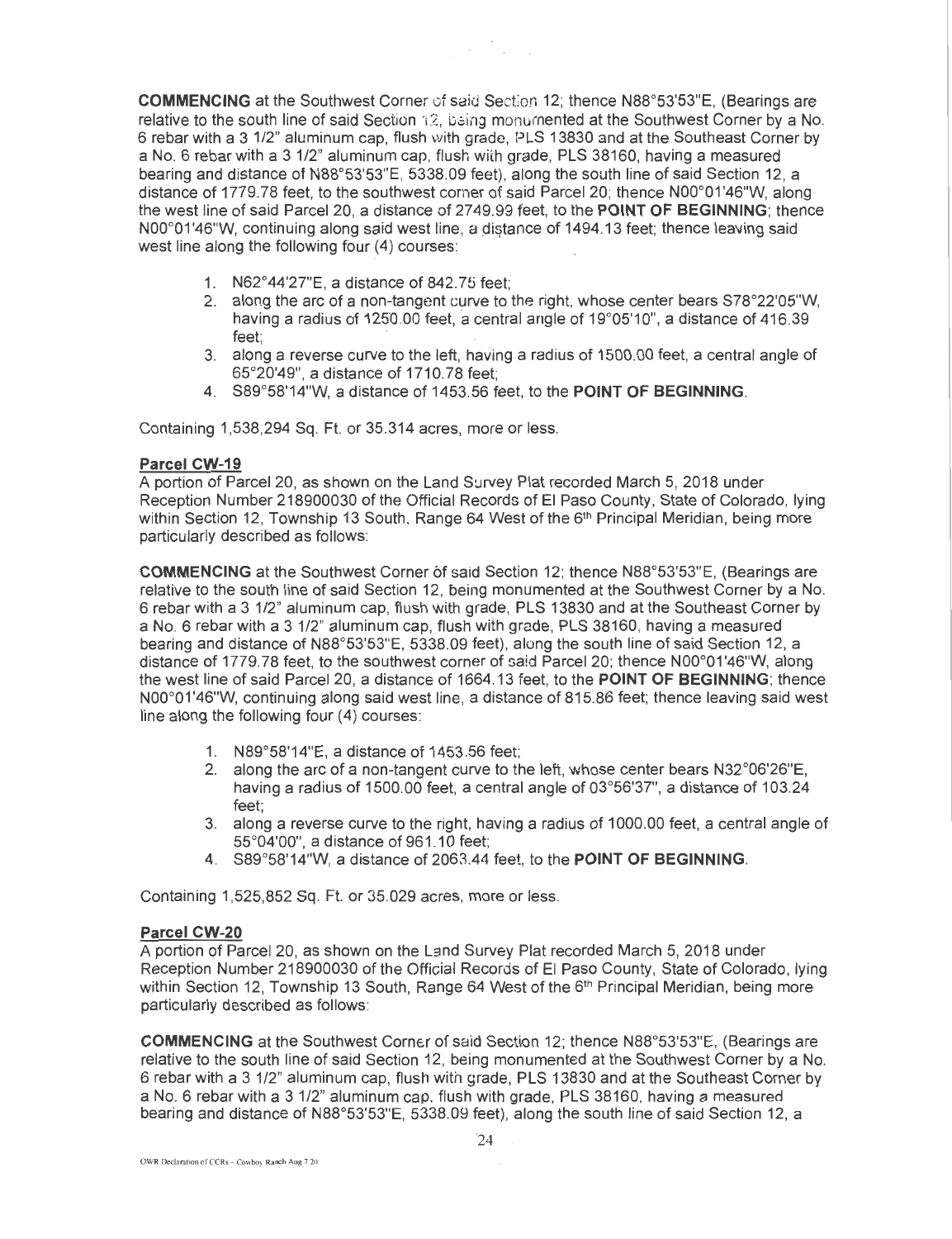distance of 1779.78 feet, to the southwest corner of said Parcel 20; thence N00°01'46"W, along the west line of said Parcel 20, a distance of 905.10 feet, to the **POINT OF BEGINNING;** thence N00°01 '46"W, continuing along said west line, a distance of 759.03 feet; thence leaving said west line along the following four (4) courses:

- 1. N89°58'14"E, a distance of 2063.44 feet;
- 2. along the arc of a non-tangent curve to the right, whose center bears S83°13'49"W, having a radius of 1000.00 feet, a central angle of 39°02'20", a distance of 681.36 feet;
- 3. along a reverse curve to the left, having a radius of 1000.00 feet, a central angle of  $07^{\circ}01'16"$ , a distance of 122.54 feet;
- 4. S89°58'14"W, a distance of 1856.65 feet, to the **POINT OF BEGINNING.**

Containing 1,524,618 Sq. Ft. or 35.000 acres, more or less.

### **Parcel CW-21**

A portion of Parcel 20, as shown on the Land Survey Plat recorded March 5, 2018 under Reception Number 218900030 of the Official Records of El Paso County, State of Colorado, Iving within Section 12, Township 13 South, Range 64 West of the 6<sup>th</sup> Principal Meridian, being more particularly described as follows:

**COMMENCING** at the Southwest Corner of said Section 12; thence N88°53'53"E, (Bearings are relative to the south line of said Section 12, being monumented at the Southwest Corner by a No. 6 rebar with a 3 1/2" aluminum cap, flush with grade, PLS 13830 and at the Southeast Corner by a No.6 rebar with a 3 1/2" aluminum cap, flush with grade, PLS 38160, having a measured bearing and distance of N88°53'53"E, 5338.09 feet}, along the south line of said Section 12, a distance of 1779.78 feet, to the southwest corher of said Parcel 20, and the **POINT OF BEGINNING**; thence N00°01'46"W, along the west line of said Parcel 20, a distance of 905.10 feet; thence leaving said west line, N89°58'14"E, a distance of 1856.65 feet; thence along the arc of a non-tangent curve to the left, whose centar bears S64 °46'21 "E, having a radius of 1001 .54 feet, a central angle of 26°19'47", a distance of 460.25 feet; thence S01 °06'07"E, a distance of 425.96 feet, to a point on said south line; thence S88°53'53"W, along said south line, a distance of 1769.36 feet, to the **POINT OF BEGINNING.** 

Containing 1,579,891 Sq. Ft. or 36.269 acres, more or less.